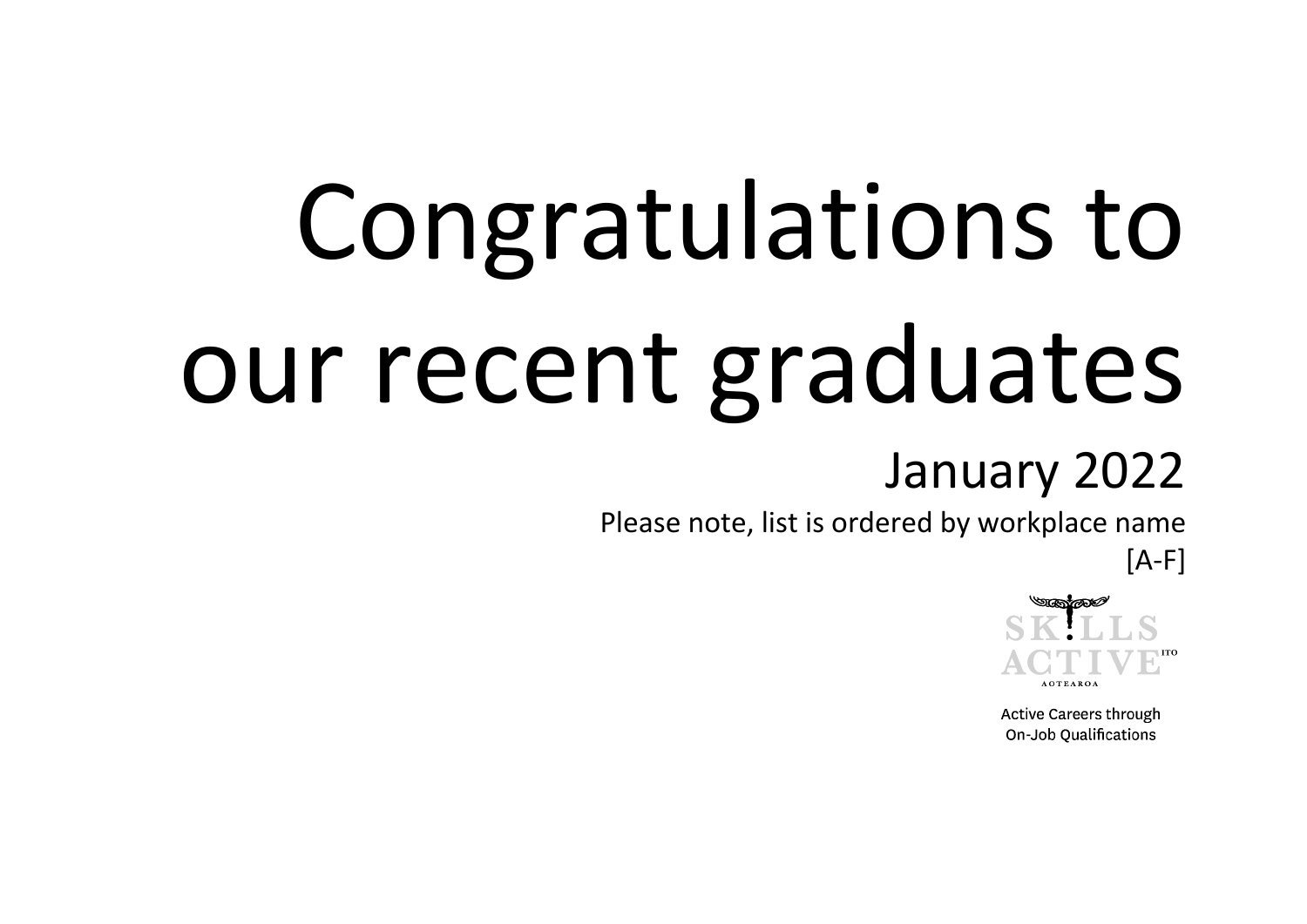| <b>Full name</b>           | Workplace                            | Programme                                             | <b>Completed</b> |
|----------------------------|--------------------------------------|-------------------------------------------------------|------------------|
| Jemini Gray                | 24/7 Fitness - Paraparaumu           | NZC in Exercise (L4) v1                               | 16/09/2021       |
| Alina Renner               | 318 Fitness                          | NZC in Exercise (L4) v1                               | 4/05/2021        |
| <b>Riley Roberts</b>       | A.C Baths & Taupo Events Centre      | NZC in Aquatics (L3) v1 Pool Lifeguard                | 9/11/2021        |
| Elijah Saunders            | A.C Baths & Taupo Events Centre      | NZC in Aquatics (L3) v1 Pool Lifeguard                | 9/11/2021        |
| Benjamin Drysdale          | A.C Baths & Taupo Events Centre      | NZC in Aquatics (L3) v1 Pool Lifeguard                | 9/11/2021        |
| <b>Harley Iles</b>         | A.C Baths & Taupo Events Centre      | NZC in Aquatics (L3) v1 Pool Lifeguard                | 1/11/2021        |
| <b>Stephanie Campbell</b>  | A.C Baths & Taupo Events Centre      | NZC in Aquatics (L3) v1 Pool Lifeguard                | 1/11/2021        |
| Sandy Mackey-Morgan        | A.C Baths & Taupo Events Centre      | NZC in Aquatics (L3) v1 Pool Lifeguard                | 17/09/2021       |
| Kyle Smith                 | A.C Baths & Taupo Events Centre      | NZC in Aquatics (L3) v1 Pool Lifeguard                | 17/09/2021       |
| Martin Couchman            | A.C Baths & Taupo Events Centre      | NZC in Aquatics (L3) v1 Pool Lifeguard                | 17/09/2021       |
| Liam Andrews               | A.C Baths & Taupo Events Centre      | NZC in Aquatics (L3) v1 Pool Lifeguard                | 26/07/2021       |
| <b>Emily Edwards</b>       | A.C Baths & Taupo Events Centre      | NZC in Aquatics (L3) v1 Pool Lifeguard                | 2/07/2021        |
| <b>Matthew Stockton</b>    | A.C Baths & Taupo Events Centre      | NZC in Assessment Practice (L4) v1                    | 31/03/2021       |
| Alia Hodges                | A.C Baths & Taupo Events Centre      | NZC in Aquatics (L3) v1 Pool Lifeguard                | 12/03/2021       |
| Amber Lafferty             | A.C Baths & Taupo Events Centre      | NZC in Aquatics (L3) v1 Swim and Water Safety Teacher | 16/12/2020       |
| Kieran McKay               | Absolute Adventure Ltd               | NZC in Assessment Practice (L4) v1                    | 31/03/2021       |
| <b>Irene Fuertes Jerez</b> | <b>ABSolute Health &amp; Fitness</b> | NZC in Exercise (L4) v1                               | 18/05/2021       |
| Chase ten Hove             | <b>ACLX Limited</b>                  | NZC in Entertainment and Event Operations (L3) v1     | 9/09/2021        |
| <b>Benjamin Mannell</b>    | <b>ACLX Limited</b>                  | NZC in Entertainment and Event Operations (L3) v1     | 2/09/2021        |
| Lisa King                  | <b>Adapted Yoga and Pilates</b>      | NZC in Freestyle Group Exercise v1 L4                 | 23/11/2021       |
| Vanessa O'Rourke           | <b>Adapted Yoga and Pilates</b>      | NZC in Freestyle Group Exercise v1 L4                 | 19/11/2021       |
| Julia Michalun             | <b>Adapted Yoga and Pilates</b>      | NZC in Freestyle Group Exercise v1 L4                 | 9/11/2021        |
| <b>Menna Harries</b>       | <b>Adapted Yoga and Pilates</b>      | NZC in Freestyle Group Exercise v1 L4                 | 1/10/2021        |
| Chay Cotter                | Adapted Yoga and Pilates             | NZC in Freestyle Group Exercise v1 L4                 | 1/08/2021        |
| <b>Hilary Annand</b>       | <b>Adapted Yoga and Pilates</b>      | NZC in Freestyle Group Exercise v1 L4                 | 1/08/2021        |
| Lauren Marshall            | <b>Adapted Yoga and Pilates</b>      | NZC in Freestyle Group Exercise v1 L4                 | 16/07/2021       |
| Lauren Tyler-Harwood       | <b>Adapted Yoga and Pilates</b>      | NZC in Freestyle Group Exercise v1 L4                 | 18/05/2021       |
| Sheryl St Clair            | <b>Adapted Yoga and Pilates</b>      | NZC in Freestyle Group Exercise v1 L4                 | 31/12/2020       |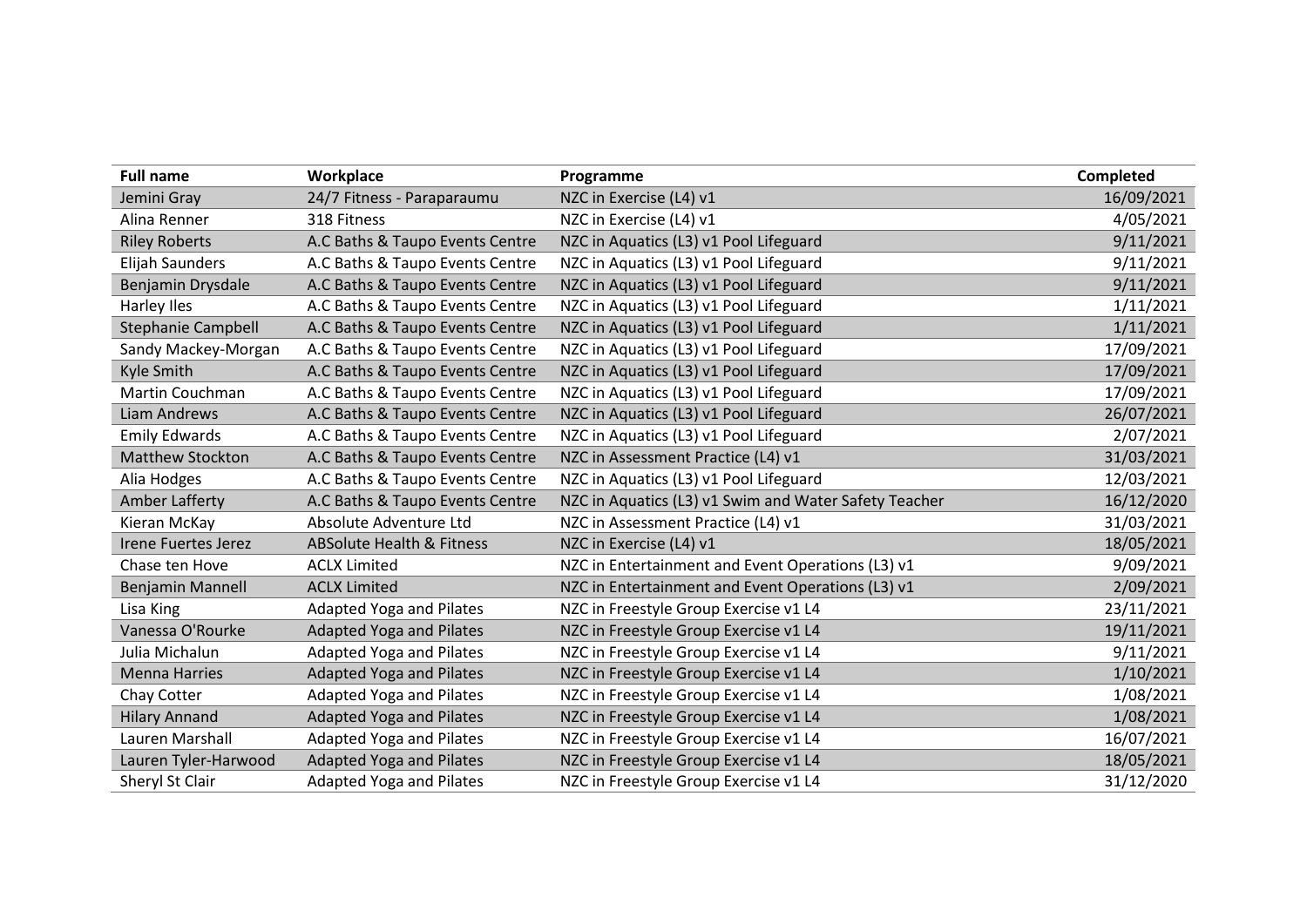| Justine Johnson          | <b>Adapted Yoga and Pilates</b>  | NZC in Freestyle Group Exercise v1 L4                                 | 31/12/2020 |
|--------------------------|----------------------------------|-----------------------------------------------------------------------|------------|
| Rebecca Harford          | <b>Adapted Yoga and Pilates</b>  | NZC in Freestyle Group Exercise v1 L4                                 | 31/12/2020 |
| Rebecca Harford          | <b>Adapted Yoga and Pilates</b>  | NZC in Assessment Practice (L4) v1                                    | 31/12/2020 |
| Rebecca Harford          | <b>Adapted Yoga and Pilates</b>  | NZC in Exercise (L4) v1                                               | 1/12/2020  |
| Rachel Crago             | <b>Adventure Southland</b>       | NZC in Assistant Outdoor Leadership (L3) v1                           | 14/06/2021 |
| David Fenton             | <b>Adventure Southland</b>       | NZC in Assessment Practice (L4) v1                                    | 31/03/2021 |
| Samuel Gardner           | AdventureWorks Ltd               | Cycle Skills Instruction (L4) Intermediate Skills (v1)                | 1/09/2021  |
| Manu Schijf              | AdventureWorks Ltd               | NC in Outdoor Recreation (Instruction) (L4) v3 Tramping               | 21/06/2021 |
| Joanne Clements          | AdventureWorks Ltd               | Cycle Skills Instruction (L4) Intermediate Skills (v1)                | 21/06/2021 |
| <b>Travis Weigel</b>     | AdventureWorks Ltd               | NZC in Outdoor Leadership (Instruction) (L5) v1 (High Ropes)          | 4/05/2021  |
| Akari Imafuku            | AdventureWorks Ltd               | NZC in Outdoor Leadership (Instruction) (L5) v1 (High Ropes)          | 4/05/2021  |
| Akari Imafuku            | AdventureWorks Ltd               | NZC in Assessment Practice (L4) v1                                    | 31/03/2021 |
| Alexandra Dean           | AdventureWorks Ltd               | NZC in Outdoor Leadership (Instruction) (L5) v1 (High Ropes)          | 11/03/2021 |
| <b>Nicholas Davies</b>   | AdventureWorks Ltd               | NZC in Assessment Practice (L4) v1                                    | 31/12/2020 |
| Carl Jones               | All Mountain NZ                  | NZC in Outdoor Leadership (Guiding) (L5) v1 Mountain Biking (Grade 4) | 18/05/2021 |
| <b>Olivier Buffet</b>    | All Mountain NZ                  | NZC in Outdoor Leadership (Guiding) (L5) v1 Mountain Biking (Grade 4) | 18/05/2021 |
| <b>Nicolas Piraud</b>    | All Mountain NZ                  | NZC in Outdoor Leadership (Guiding) (L5) v1 Mountain Biking (Grade 4) | 18/05/2021 |
| Erin Greene              | <b>All Mountain NZ</b>           | NZC in Outdoor Leadership (Guiding) (L5) v1 Mountain Biking (Grade 4) | 18/05/2021 |
| <b>Hollie Allott</b>     | Anytime Fitness - Rangiora       | NZC in Exercise (L4) v1                                               | 1/10/2021  |
| <b>Daniel Brooks</b>     | Anytime Fitness - Shirley        | NZC in Freestyle Group Exercise v1 L4                                 | 1/12/2021  |
| <b>Megan Levine</b>      | Anytime Fitness Kumeu            | NZC in Exercise (L4) v1                                               | 9/09/2021  |
| Mitchell Thompson        | Aqua Management (A W Parsons)    | NZC in Aquatics (L3) v1 Pool Lifeguard                                | 31/12/2020 |
|                          | Aquatics Horowhenua (Levin       |                                                                       |            |
| Victoria McTavish        | Aquatic Centre)                  | NZC in Aquatics (L3) v1 Pool Lifeguard                                | 31/12/2020 |
| <b>William Dewhirst</b>  | <b>ASB Sports Centre</b>         | NZC in Sport Exercise and Leisure Operations                          | 18/12/2020 |
| Joshua Major             | <b>ASB Theatre Marlborough</b>   | NZC in Entertainment and Event Operations (L3) v1                     | 30/12/2020 |
|                          | Aurora Centre for the Performing |                                                                       |            |
| Andrew McCabe            | Arts                             | NZC in Entertainment and Event Operations (L3) v1                     | 9/09/2021  |
|                          | Aurora Centre for the Performing |                                                                       |            |
| <b>Richard Wiltshire</b> | Arts                             | NZC in Entertainment and Event Operations (L3) v1                     | 23/12/2020 |
| <b>Robert Garza</b>      | AUT Millennium Ownership Trust   | NZC in Exercise (L4) v1                                               | 9/09/2021  |
| Samantha Nicolson        | AUT Millennium Ownership Trust   | NZC in Sport Exercise and Leisure Operations                          | 1/09/2021  |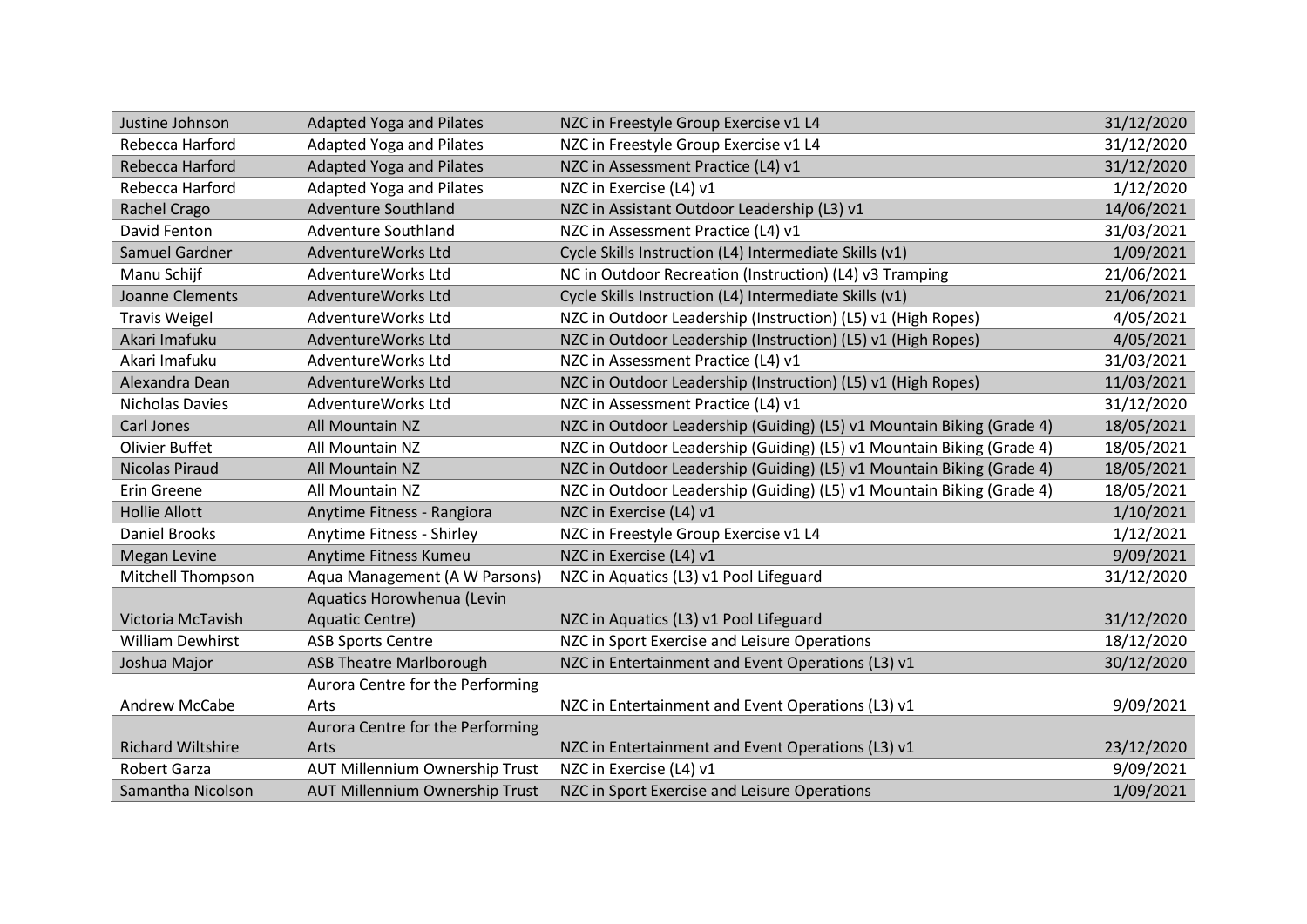|                           | <b>AUT Sports and Fitness Centre</b> |                                                        |            |
|---------------------------|--------------------------------------|--------------------------------------------------------|------------|
| Marlex Pagalunan          | City                                 | NZC in Freestyle Group Exercise v1 L4                  | 9/07/2021  |
|                           | <b>AUT Sports and Fitness Centre</b> |                                                        |            |
| Charlotte Cuffe           | City                                 | NZC in Freestyle Group Exercise v1 L4                  | 24/06/2021 |
|                           | <b>AUT Sports and Fitness Centre</b> |                                                        |            |
| Ishmita Bedi              | City                                 | NZC in Freestyle Group Exercise v1 L4                  | 13/04/2021 |
|                           | Bartlett Swim School Papamoa         |                                                        |            |
| Angela Johnston           | Limited                              | NZC in Aquatics (L3) v1 Swim and Water Safety Teacher  | 30/11/2021 |
| Jessica Miller            | Bay Fitness 2017 Ltd                 | NZC in Exercise (L4) v1                                | 30/07/2021 |
| <b>Shelley Wallace</b>    | Bay of Islands Rec Centre            | NZC in Exercise (L4) v1                                | 30/11/2021 |
|                           | <b>Baycourt Community and Arts</b>   |                                                        |            |
| Malachi Moroney           | Centre                               | NZC in Entertainment and Event Operations (L3) v1      | 13/04/2021 |
|                           | <b>Baycourt Community and Arts</b>   |                                                        |            |
| <b>Kelly Moroney</b>      | Centre                               | NZC in Entertainment and Event Operations (L3) v1      | 1/12/2020  |
| Leeana Mauhine            | BayVenues - Otumoetai Pool           | NZC in Aquatics (L3) v1 Pool Lifeguard                 | 30/07/2021 |
|                           | Baywave TECT Aquatic & Leisure       |                                                        |            |
| Natalie Croft             | Centre                               | NZC in Aquatics (L3) v1 Pool Lifeguard                 | 6/08/2021  |
|                           | Baywave TECT Aquatic & Leisure       |                                                        |            |
| Anja Tomic                | Centre                               | NZC in Aquatics (L3) v1 Swim and Water Safety Teacher  | 2/12/2020  |
| Orepa Guptill             | <b>BBM Motivation</b>                | NZC in Sport Exercise and Leisure Operations           | 26/03/2021 |
| Ina Walters               | <b>BBM Motivation</b>                | NZC in Sport Exercise and Leisure Operations           | 31/12/2020 |
| Judith Ioane              | <b>BBM Motivation</b>                | NZC in Sport Exercise and Leisure Operations           | 31/12/2020 |
| Anele Bamber              | <b>BBM Motivation</b>                | NZC in Sport Exercise and Leisure Operations           | 31/12/2020 |
| Anna Punoua Raki          | <b>BBM Motivation</b>                | NZC in Sport Exercise and Leisure Operations           | 31/12/2020 |
| Dana Suamili              | <b>BBM Motivation</b>                | NZC in Sport Exercise and Leisure Operations           | 31/12/2020 |
| William Punoua-Raki       | <b>BBM Motivation</b>                | NZC in Sport Exercise and Leisure Operations           | 31/12/2020 |
| Nofoatolu Utupo           | <b>BBM Motivation</b>                | NZC in Sport Exercise and Leisure Operations           | 31/12/2020 |
| <b>Brooke Blakely</b>     | <b>BBM Motivation</b>                | NZC in Sport Exercise and Leisure Operations           | 31/12/2020 |
| Seona Utupo               | <b>BBM Motivation</b>                | NZC in Sport Exercise and Leisure Operations           | 31/12/2020 |
| <b>Chantelle Williams</b> | <b>BBM Motivation</b>                | NZC in Sport Exercise and Leisure Operations           | 31/12/2020 |
| Gayel Macdonald           | <b>BBM Motivation</b>                | NZC in Sport Exercise and Leisure Operations           | 31/12/2020 |
| Callum Hancock            | <b>Bike School</b>                   | Cycle Skills Instruction (L4) Intermediate Skills (v1) | 15/10/2021 |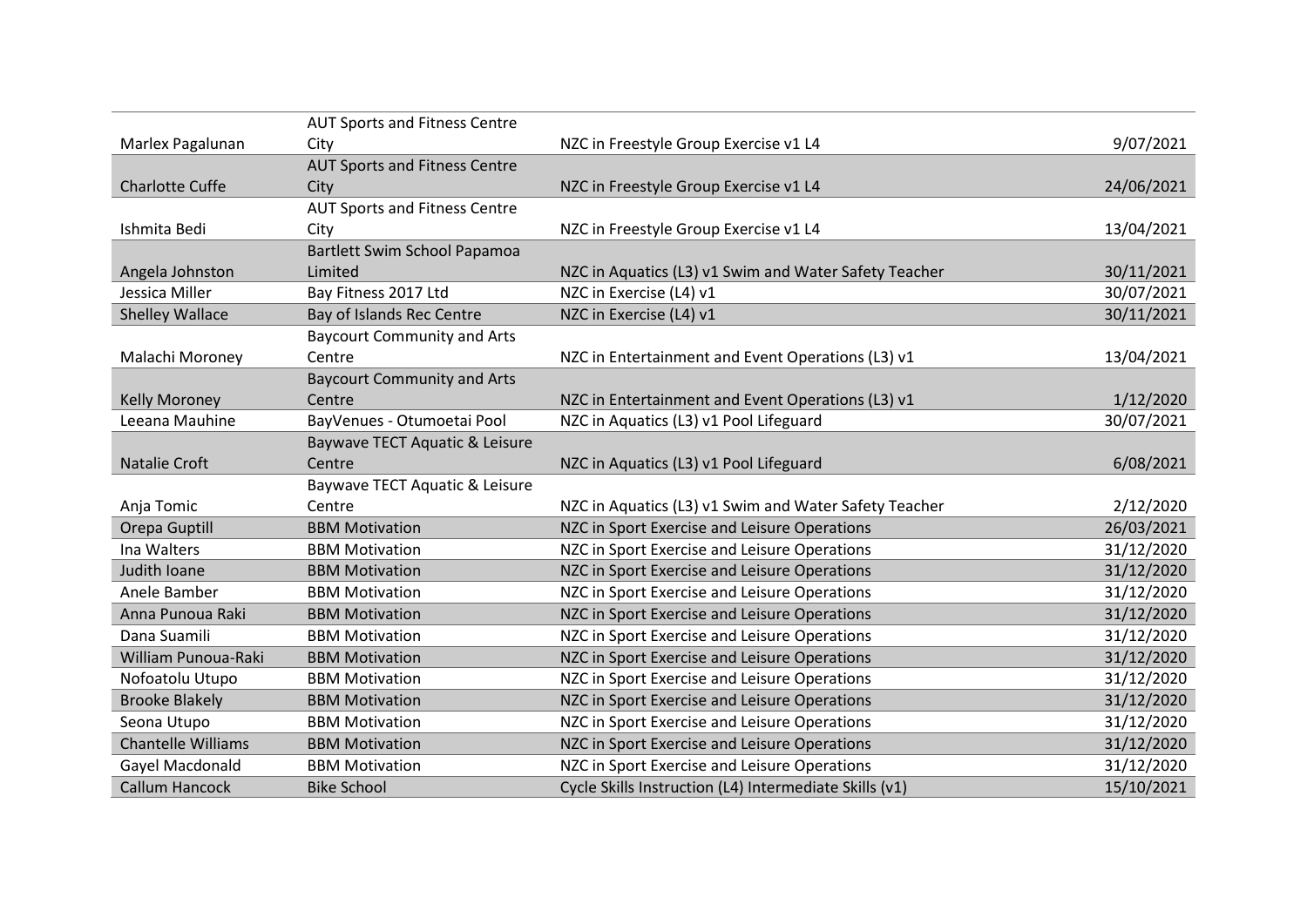| Hamish Mackay           | <b>Bike School</b>                    | Cycle Skills Instruction (L4) Intermediate Skills (v1)           | 15/10/2021 |
|-------------------------|---------------------------------------|------------------------------------------------------------------|------------|
| Claire Wyatt            | <b>Blue Mountain Adventure Centre</b> | NZC in Outdoor Leadership (Instruction) (L5) v1 (High Ropes)     | 4/05/2021  |
| Stephen Ward            | <b>Blue Mountain Adventure Centre</b> | NC in Outdoor Recreation (River Guide) (L4) v2                   | 31/12/2020 |
| <b>Bernadette Chong</b> | <b>Blueprint for Learning</b>         | NZC in Tikanga (Mātauranga Māori)(L2) v1                         | 4/05/2021  |
| Kelly Atherton          | <b>Blueprint for Learning</b>         | NZC in Tikanga (Mātauranga Māori)(L2) v1                         | 4/05/2021  |
| <b>Katie Spring</b>     | <b>Bodyfix NZ Limited</b>             | NZC in Fitness (Group Fitness) (L3) v1 Freestyle                 | 31/12/2020 |
|                         | <b>Bodyworx Fitness Centre -</b>      |                                                                  |            |
| Andrae de Vries         | Hokitika                              | NZC in Sport Exercise and Leisure Operations                     | 11/03/2021 |
|                         | Boulcott's Farm Heritage Golf         |                                                                  |            |
| <b>Anthony Sharp</b>    | Club                                  | NZC in Sport and Recreation (Programme Delivery) L4              | 18/12/2020 |
|                         | <b>Boyle River Outdoor Education</b>  |                                                                  |            |
| Joshua Schuurman        | Centre                                | NZC in Assistant Outdoor Leadership (L3) v1                      | 31/12/2020 |
|                         | <b>Boyle River Outdoor Education</b>  |                                                                  |            |
| <b>Rhys Bennett</b>     | Centre                                | NC in Outdoor Recreation (Leadership) (L3) v1 Bush Walking       | 31/12/2020 |
|                         |                                       | NC in Outdoor Recreation (Instruction) (L5) v3 Single Pitch Rock |            |
| Quentin Copland         | <b>Bridge Valley Christian Trust</b>  | Climbing                                                         | 1/08/2021  |
| Lilly-Joy Amos          | <b>Bridge Valley Christian Trust</b>  | NZC in Assistant Outdoor Leadership (L3) v1                      | 9/07/2021  |
| Anthony Casey           | Browns Ski Shop                       | NZC in Assessment Practice (L4) v1                               | 31/03/2021 |
| Michael Thompson        | <b>Browns Ski Shop</b>                | NZC in Snowsport Equipment (L4) v1 Workshop Technician           | 31/12/2020 |
| <b>Thomas Giddens</b>   | <b>Burnside High School</b>           | NZC in Aquatics (L3) v1 Swim and Water Safety Teacher            | 7/05/2021  |
| <b>Brennan Matheson</b> | <b>Bush Jitsu</b>                     | NZC in Sport Coaching (L3) v1                                    | 31/12/2020 |
| <b>Richard Ranstead</b> | Camp Columba                          | NZC in Outdoor Leadership (L4) v1 Rock Climbing                  | 23/11/2021 |
| Melissa Clark           | Camp Columba                          | NZC in Outdoor Leadership (L4) v1 Abseil                         | 4/05/2021  |
| David Bruce             | Camp Columba                          | NZC in Assessment Practice (L4) v1                               | 31/03/2021 |
| Stephanie Beck          | Camp Columba                          | NZC in Outdoor Leadership (L4) v1 Abseil                         | 31/12/2020 |
| Jelle Vermue            | Capernwray New Zealand                | NZC in Outdoor Leadership (L4) v1 Rock Climbing                  | 4/05/2021  |
| Micah Belcher           | Capernwray New Zealand                | NZC in Outdoor Leadership (L4) v1 Rock Climbing                  | 31/12/2020 |
| James Ter-Morshuizen    | Capernwray New Zealand                | NZC in Outdoor Leadership (L4) v1 Rock Climbing                  | 31/12/2020 |
| Christy-Lynn Breetvelt  | Capernwray New Zealand                | NZC in Outdoor Leadership (L4) v1 Rock Climbing                  | 31/12/2020 |
| Jelle Vermue            | Capernwray New Zealand                | NC in Outdoor Recreation (Leadership) (L3) v1 Kayaking           | 12/12/2020 |
| <b>Henry Williams</b>   | Cardrona Alpine Resort                | NZC in Alpine Resort Operations (L3) v1                          | 2/12/2021  |
| Nicholas Pessione       | Cardrona Alpine Resort                | NZC in Alpine Resort Operations (L3) v1                          | 2/12/2021  |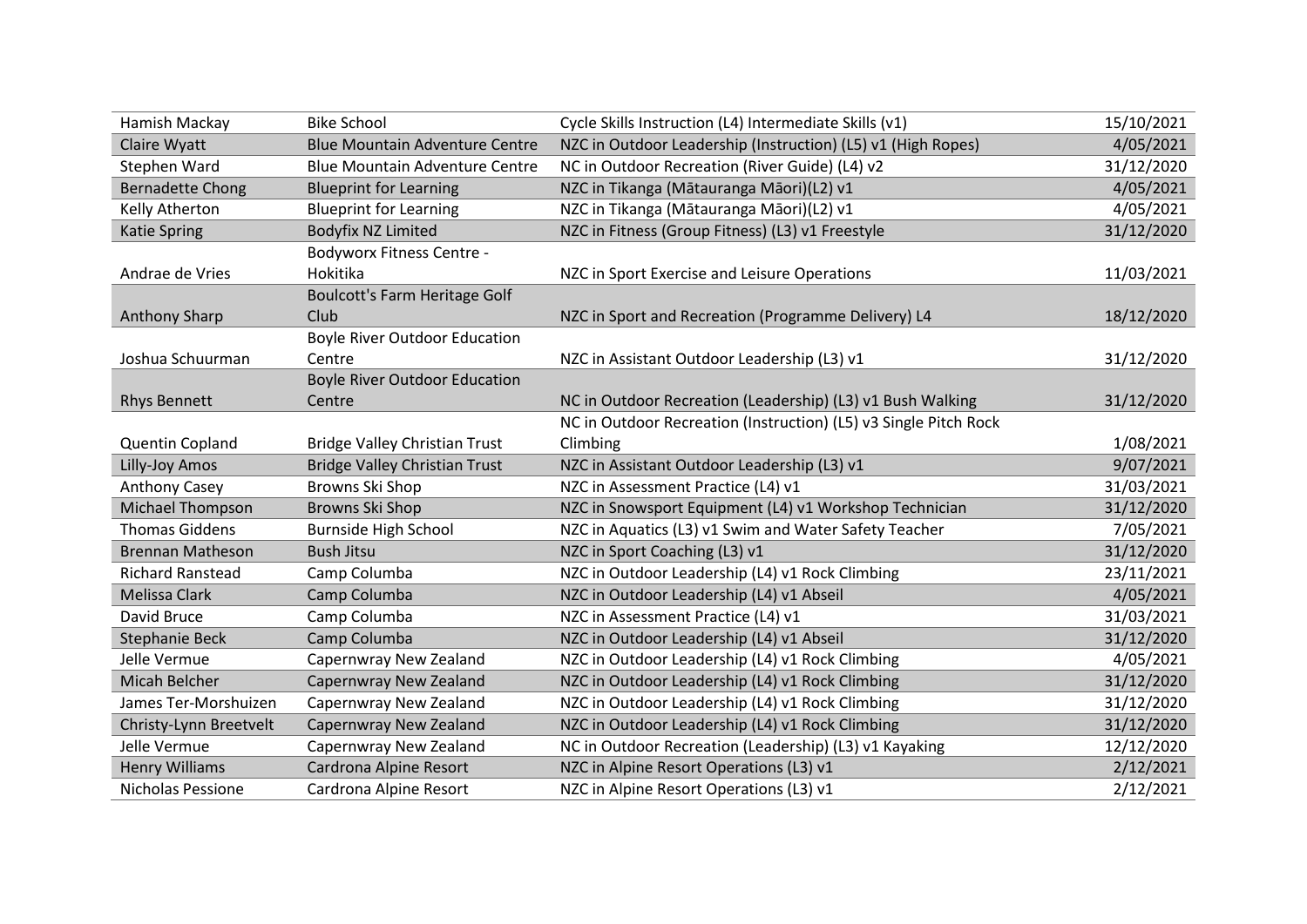| <b>Charlotte Skelton</b>  | Cardrona Alpine Resort | NZC in Alpine Resort Operations (L3) v1 | 2/12/2021  |
|---------------------------|------------------------|-----------------------------------------|------------|
| Morgan Lennard            | Cardrona Alpine Resort | NZC in Alpine Resort Operations (L3) v1 | 1/12/2021  |
| <b>Charlotte Haskell</b>  | Cardrona Alpine Resort | NZC in Alpine Resort Operations (L3) v1 | 1/12/2021  |
| Jacob Kelway              | Cardrona Alpine Resort | NZC in Alpine Resort Operations (L3) v1 | 1/12/2021  |
| Katharina Mueller         | Cardrona Alpine Resort | NZC in Alpine Resort Operations (L3) v1 | 1/12/2021  |
| Hayley McWhirter          | Cardrona Alpine Resort | NZC in Alpine Resort Operations (L3) v1 | 12/11/2021 |
| <b>Martin Chvatal</b>     | Cardrona Alpine Resort | NZC in Alpine Resort Operations (L3) v1 | 11/11/2021 |
| <b>Isabelle Grace</b>     | Cardrona Alpine Resort | NZC in Alpine Resort Operations (L3) v1 | 11/11/2021 |
| Tayla Westaway            | Cardrona Alpine Resort | NZC in Alpine Resort Operations (L3) v1 | 11/11/2021 |
| Lara Pranckevicius        | Cardrona Alpine Resort | NZC in Alpine Resort Operations (L3) v1 | 11/11/2021 |
| <b>Hayley Crowson</b>     | Cardrona Alpine Resort | NZC in Alpine Resort Operations (L3) v1 | 11/11/2021 |
| Jack Kirkwood             | Cardrona Alpine Resort | NZC in Alpine Resort Operations (L3) v1 | 11/11/2021 |
| <b>Hollie Bayly</b>       | Cardrona Alpine Resort | NZC in Alpine Resort Operations (L3) v1 | 11/11/2021 |
| Ambrose Ledbrook          | Cardrona Alpine Resort | NZC in Alpine Resort Operations (L3) v1 | 11/11/2021 |
| <b>Christopher Davies</b> | Cardrona Alpine Resort | NZC in Alpine Resort Operations (L3) v1 | 11/11/2021 |
| Helia Bloomfield          | Cardrona Alpine Resort | NZC in Alpine Resort Operations (L3) v1 | 11/11/2021 |
| <b>Henry Phelps</b>       | Cardrona Alpine Resort | NZC in Alpine Resort Operations (L3) v1 | 11/11/2021 |
| Neve McDougall            | Cardrona Alpine Resort | NZC in Alpine Resort Operations (L3) v1 | 11/11/2021 |
| Joanna Divett             | Cardrona Alpine Resort | NZC in Alpine Resort Operations (L3) v1 | 11/11/2021 |
| Shea Urlwin               | Cardrona Alpine Resort | NZC in Alpine Resort Operations (L3) v1 | 11/11/2021 |
| Amy McHardy               | Cardrona Alpine Resort | NZC in Alpine Resort Operations (L3) v1 | 11/11/2021 |
| Yu Wei Li                 | Cardrona Alpine Resort | NZC in Alpine Resort Operations (L3) v1 | 11/11/2021 |
| <b>Madison Howard</b>     | Cardrona Alpine Resort | NZC in Alpine Resort Operations (L3) v1 | 11/11/2021 |
| Summer Bredin             | Cardrona Alpine Resort | NZC in Alpine Resort Operations (L3) v1 | 11/11/2021 |
| <b>Ella Price</b>         | Cardrona Alpine Resort | NZC in Alpine Resort Operations (L3) v1 | 11/11/2021 |
| Francesca Griffin         | Cardrona Alpine Resort | NZC in Alpine Resort Operations (L3) v1 | 11/11/2021 |
| <b>Madison Oakes</b>      | Cardrona Alpine Resort | NZC in Alpine Resort Operations (L3) v1 | 11/11/2021 |
| Haley Bjarnason           | Cardrona Alpine Resort | NZC in Alpine Resort Operations (L3) v1 | 11/11/2021 |
| Rowan Pizer               | Cardrona Alpine Resort | NZC in Alpine Resort Operations (L3) v1 | 11/11/2021 |
| Oscar Bos Johnston        | Cardrona Alpine Resort | NZC in Alpine Resort Operations (L3) v1 | 11/11/2021 |
| Rachel Leigh              | Cardrona Alpine Resort | NZC in Alpine Resort Operations (L3) v1 | 11/11/2021 |
| Rachael McIntyre          | Cardrona Alpine Resort | NZC in Alpine Resort Operations (L3) v1 | 11/11/2021 |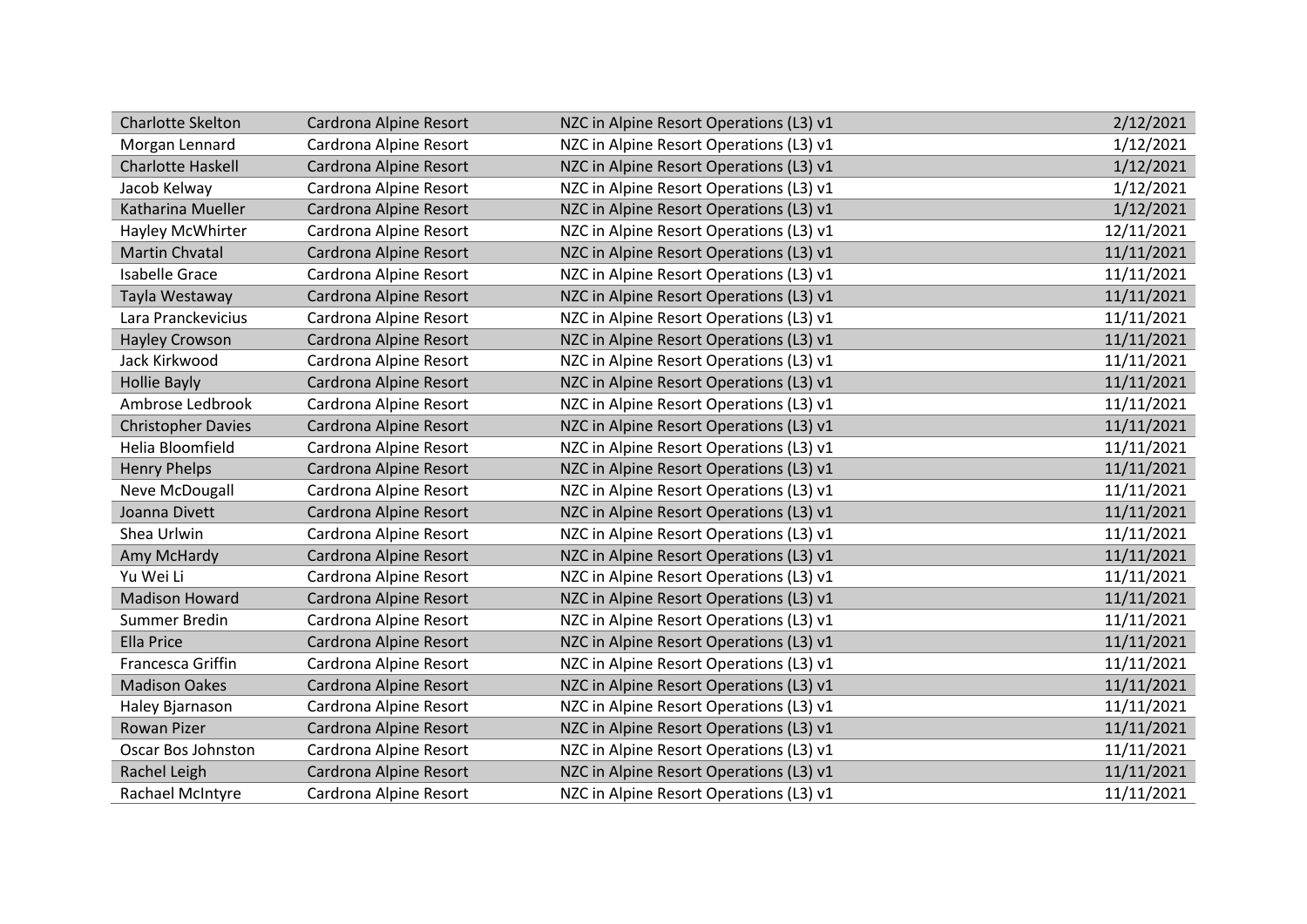| Jos Brown-Collins         | Cardrona Alpine Resort | NZC in Alpine Resort Operations (L3) v1 | 11/11/2021 |
|---------------------------|------------------------|-----------------------------------------|------------|
| Gemma MacIntyre           | Cardrona Alpine Resort | NZC in Alpine Resort Operations (L3) v1 | 11/11/2021 |
| Isabella Freeman          | Cardrona Alpine Resort | NZC in Alpine Resort Operations (L3) v1 | 11/11/2021 |
| Kale Taylor               | Cardrona Alpine Resort | NZC in Alpine Resort Operations (L3) v1 | 11/11/2021 |
| Clora Quinlan-            |                        |                                         |            |
| Thompson                  | Cardrona Alpine Resort | NZC in Alpine Resort Operations (L3) v1 | 11/11/2021 |
| Devon Burns               | Cardrona Alpine Resort | NZC in Alpine Resort Operations (L3) v1 | 11/11/2021 |
| David Barton              | Cardrona Alpine Resort | NZC in Alpine Resort Operations (L3) v1 | 11/11/2021 |
| Ella Brown                | Cardrona Alpine Resort | NZC in Alpine Resort Operations (L3) v1 | 11/11/2021 |
| <b>Brenna Cropley</b>     | Cardrona Alpine Resort | NZC in Alpine Resort Operations (L3) v1 | 11/11/2021 |
| <b>Catherine Tansey</b>   | Cardrona Alpine Resort | NZC in Alpine Resort Operations (L3) v1 | 11/11/2021 |
| Carla Molyneaux Tucker    | Cardrona Alpine Resort | NZC in Alpine Resort Operations (L3) v1 | 11/11/2021 |
| Siobhan Whitty            | Cardrona Alpine Resort | NZC in Alpine Resort Operations (L3) v1 | 11/11/2021 |
| Ruby Buchanan             | Cardrona Alpine Resort | NZC in Alpine Resort Operations (L3) v1 | 11/11/2021 |
| <b>Alice Pallister</b>    | Cardrona Alpine Resort | NZC in Alpine Resort Operations (L3) v1 | 11/11/2021 |
| Moriah Solvander          | Cardrona Alpine Resort | NZC in Alpine Resort Operations (L3) v1 | 11/11/2021 |
| <b>Hannah Northgraves</b> | Cardrona Alpine Resort | NZC in Alpine Resort Operations (L3) v1 | 11/11/2021 |
| Josephine Geare           | Cardrona Alpine Resort | NZC in Alpine Resort Operations (L3) v1 | 11/11/2021 |
| Anna Williams             | Cardrona Alpine Resort | NZC in Alpine Resort Operations (L3) v1 | 11/11/2021 |
| <b>Ryan Tasker</b>        | Cardrona Alpine Resort | NZC in Alpine Resort Operations (L3) v1 | 11/11/2021 |
| Leonie Rosin              | Cardrona Alpine Resort | NZC in Alpine Resort Operations (L3) v1 | 11/11/2021 |
| You Tso Chen              | Cardrona Alpine Resort | NZC in Alpine Resort Operations (L3) v1 | 11/11/2021 |
| Georgia Rohloff           | Cardrona Alpine Resort | NZC in Alpine Resort Operations (L3) v1 | 11/11/2021 |
| <b>Robert Renton</b>      | Cardrona Alpine Resort | NZC in Alpine Resort Operations (L3) v1 | 11/11/2021 |
| Max Sheehy                | Cardrona Alpine Resort | NZC in Alpine Resort Operations (L3) v1 | 11/11/2021 |
| Benjamin Fuller           | Cardrona Alpine Resort | NZC in Alpine Resort Operations (L3) v1 | 11/11/2021 |
| Bianca Janssen            | Cardrona Alpine Resort | NZC in Alpine Resort Operations (L3) v1 | 4/11/2021  |
| Harriet Blackman-         |                        |                                         |            |
| Howard                    | Cardrona Alpine Resort | NZC in Alpine Resort Operations (L3) v1 | 1/11/2021  |
| Nicolas Comeglio          | Cardrona Alpine Resort | NZC in Alpine Resort Operations (L3) v1 | 1/11/2021  |
| <b>Matthew Smith</b>      | Cardrona Alpine Resort | NZC in Alpine Resort Operations (L3) v1 | 1/11/2021  |
| Sade Langdon              | Cardrona Alpine Resort | NZC in Alpine Resort Operations (L3) v1 | 1/11/2021  |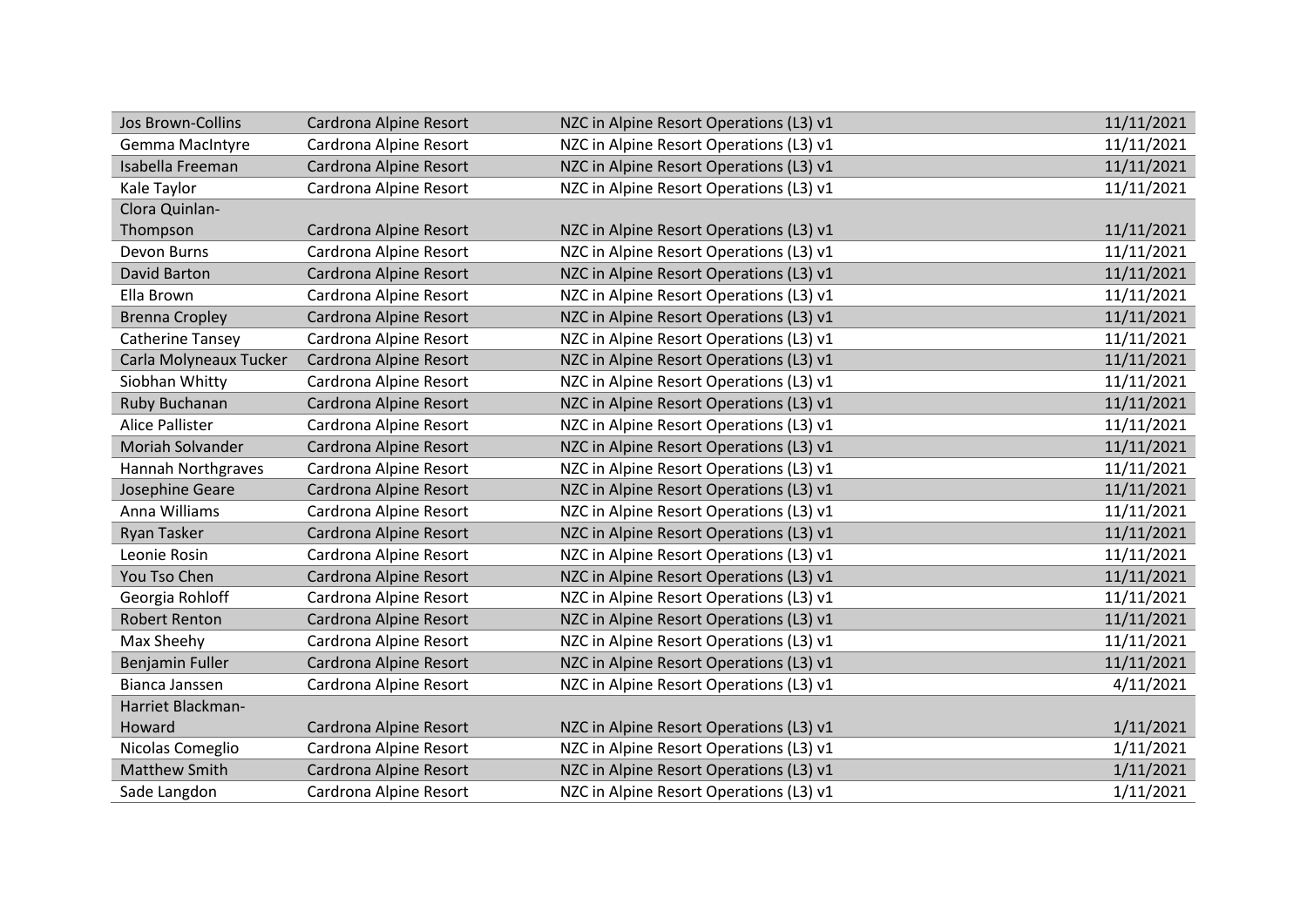| <b>Fraser Bleakley</b>  | Cardrona Alpine Resort | NZC in Alpine Resort Operations (L3) v1                     | 1/11/2021 |
|-------------------------|------------------------|-------------------------------------------------------------|-----------|
| Nikole Bisjak           | Cardrona Alpine Resort | NZC in Alpine Resort Operations (L3) v1                     | 1/11/2021 |
| <b>Elias Stratton</b>   | Cardrona Alpine Resort | NZC in Alpine Resort Operations (L3) v1                     | 1/11/2021 |
| Raul Velasco Medina     | Cardrona Alpine Resort | NZC in Alpine Resort Operations (L3) v1                     | 1/11/2021 |
| Ashlee Hawkes-Board     | Cardrona Alpine Resort | NZC in Mountain Facility Operations (L3) v1 Lift Operations | 1/11/2021 |
| Abby-Rose Evans         | Cardrona Alpine Resort | NZC in Alpine Resort Operations (L3) v1                     | 1/11/2021 |
| <b>Maximilien Ortiz</b> | Cardrona Alpine Resort | NZC in Alpine Resort Operations (L3) v1                     | 1/11/2021 |
| <b>Toby Redfern</b>     | Cardrona Alpine Resort | NZC in Alpine Resort Operations (L3) v1                     | 1/11/2021 |
| Alana Santos            | Cardrona Alpine Resort | NZC in Alpine Resort Operations (L3) v1                     | 1/11/2021 |
| Lloyd Franks            | Cardrona Alpine Resort | NZC in Alpine Resort Operations (L3) v1                     | 1/11/2021 |
| Stuart Meiklejohn       | Cardrona Alpine Resort | NZC in Alpine Resort Operations (L3) v1                     | 1/11/2021 |
| Levi Mears              | Cardrona Alpine Resort | NZC in Alpine Resort Operations (L3) v1                     | 1/11/2021 |
| <b>Aran Geerts</b>      | Cardrona Alpine Resort | NZC in Alpine Resort Operations (L3) v1                     | 1/11/2021 |
| Rowan Moody             | Cardrona Alpine Resort | NZC in Alpine Resort Operations (L3) v1                     | 1/11/2021 |
| Michele Ronconi-        |                        |                                                             |           |
| Morani                  | Cardrona Alpine Resort | NZC in Alpine Resort Operations (L3) v1                     | 1/11/2021 |
| Emma Atkin              | Cardrona Alpine Resort | NZC in Alpine Resort Operations (L3) v1                     | 1/11/2021 |
| Jonathan Yiu            | Cardrona Alpine Resort | NZC in Alpine Resort Operations (L3) v1                     | 1/11/2021 |
| Mitchell Waiwiri        | Cardrona Alpine Resort | NZC in Alpine Resort Operations (L3) v1                     | 1/11/2021 |
| Louisa Mueller          | Cardrona Alpine Resort | NZC in Alpine Resort Operations (L3) v1                     | 1/11/2021 |
| Jordyn Partridge        | Cardrona Alpine Resort | NZC in Alpine Resort Operations (L3) v1                     | 1/11/2021 |
| Hannah Galbraith        | Cardrona Alpine Resort | NZC in Alpine Resort Operations (L3) v1                     | 1/11/2021 |
| Petr Klement            | Cardrona Alpine Resort | NZC in Alpine Resort Operations (L3) v1                     | 1/11/2021 |
| Petra Zelingerova       | Cardrona Alpine Resort | NZC in Alpine Resort Operations (L3) v1                     | 1/11/2021 |
| Arielle Savard          | Cardrona Alpine Resort | NZC in Alpine Resort Operations (L3) v1                     | 1/11/2021 |
| Daniel Cowper           | Cardrona Alpine Resort | NZC in Alpine Resort Operations (L3) v1                     | 1/11/2021 |
| <b>Breen Carroll</b>    | Cardrona Alpine Resort | NZC in Alpine Resort Operations (L3) v1                     | 1/11/2021 |
| Laura Downs             | Cardrona Alpine Resort | NZC in Alpine Resort Operations (L3) v1                     | 1/11/2021 |
| Esther Jolinda de Jong  | Cardrona Alpine Resort | NZC in Alpine Resort Operations (L3) v1                     | 1/11/2021 |
| <b>Jake Mellors</b>     | Cardrona Alpine Resort | NZC in Alpine Resort Operations (L3) v1                     | 1/11/2021 |
| <b>Heather Williams</b> | Cardrona Alpine Resort | NZC in Alpine Resort Operations (L3) v1                     | 1/11/2021 |
| Thomas Jupe             | Cardrona Alpine Resort | NZC in Mountain Facility Operations (L3) v1 Lift Operations | 1/11/2021 |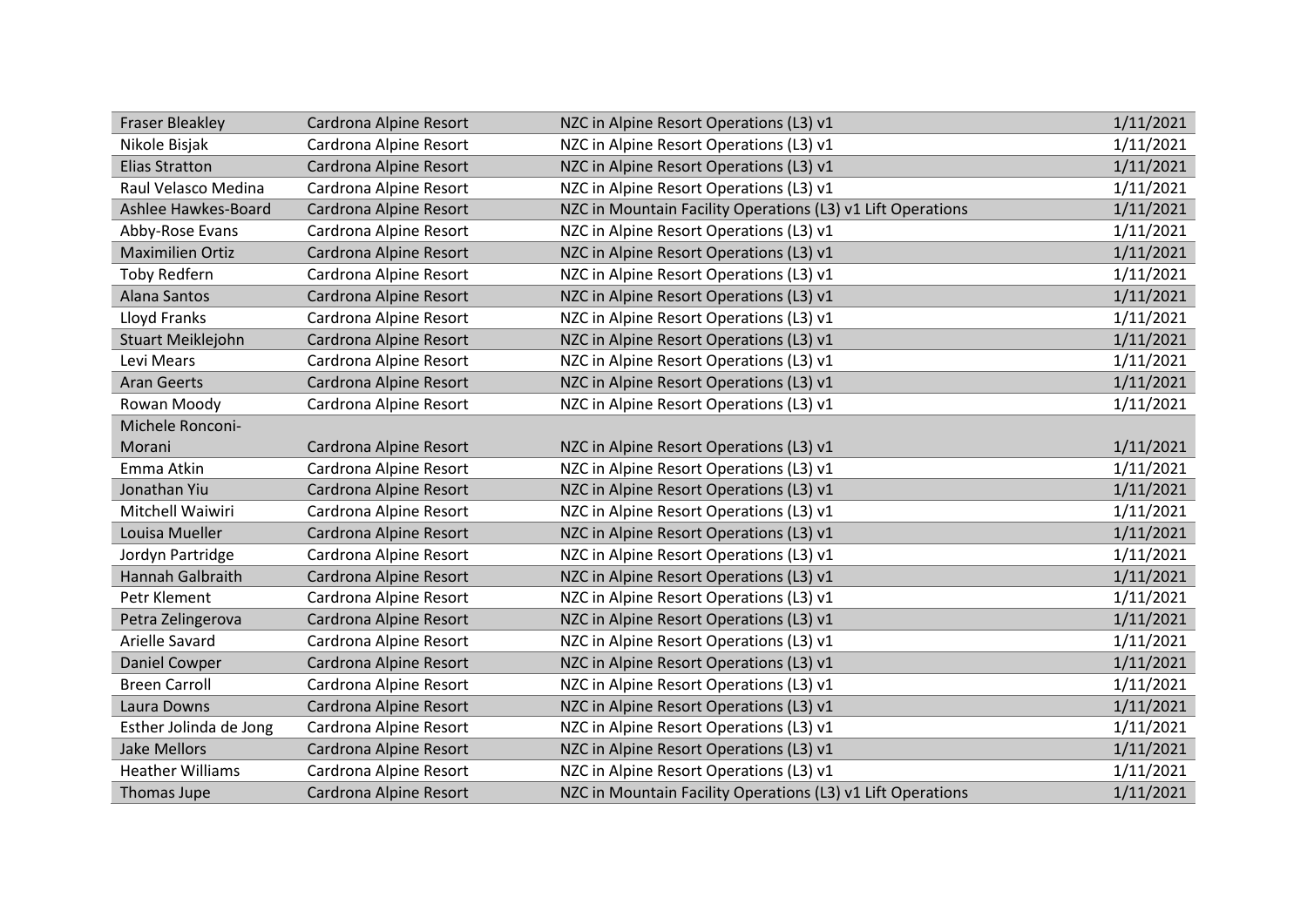| <b>Brodie Richards</b>     | Cardrona Alpine Resort | NZC in Alpine Resort Operations (L3) v1                     | 1/11/2021 |
|----------------------------|------------------------|-------------------------------------------------------------|-----------|
| <b>Edward Tillard</b>      | Cardrona Alpine Resort | NZC in Mountain Facility Operations (L3) v1 Lift Operations | 1/11/2021 |
| <b>Madisson Kerr</b>       | Cardrona Alpine Resort | NZC in Alpine Resort Operations (L3) v1                     | 1/11/2021 |
| Danyon Lawson Jones        | Cardrona Alpine Resort | NZC in Alpine Resort Operations (L3) v1                     | 1/11/2021 |
| Regan Mooney               | Cardrona Alpine Resort | NZC in Alpine Resort Operations (L3) v1                     | 1/11/2021 |
| Emma Shaw                  | Cardrona Alpine Resort | NZC in Mountain Facility Operations (L3) v1 Lift Operations | 1/11/2021 |
| Ryan Gardner               | Cardrona Alpine Resort | NZC in Alpine Resort Operations (L3) v1                     | 1/11/2021 |
| Samuel Booth               | Cardrona Alpine Resort | NZC in Alpine Resort Operations (L3) v1                     | 1/11/2021 |
| Baladeva Brown             | Cardrona Alpine Resort | NZC in Alpine Resort Operations (L3) v1                     | 1/11/2021 |
| Oscar Thompson             | Cardrona Alpine Resort | NZC in Alpine Resort Operations (L3) v1                     | 1/11/2021 |
| <b>Dominic Hall</b>        | Cardrona Alpine Resort | NZC in Alpine Resort Operations (L3) v1                     | 1/11/2021 |
| Jan Prachar                | Cardrona Alpine Resort | NZC in Alpine Resort Operations (L3) v1                     | 1/11/2021 |
| Brittnee-Moynihan          |                        |                                                             |           |
| <b>Brazier</b>             | Cardrona Alpine Resort | NZC in Alpine Resort Operations (L3) v1                     | 1/11/2021 |
| Daniel McKnight            | Cardrona Alpine Resort | NZC in Alpine Resort Operations (L3) v1                     | 1/11/2021 |
| Madeline Whyte             | Cardrona Alpine Resort | NZC in Alpine Resort Operations (L3) v1                     | 1/11/2021 |
| <b>Nathaniel Lewis</b>     | Cardrona Alpine Resort | NZC in Alpine Resort Operations (L3) v1                     | 1/11/2021 |
| Maxime Brochu              | Cardrona Alpine Resort | NZC in Alpine Resort Operations (L3) v1                     | 1/11/2021 |
| Suzanne Hansen             | Cardrona Alpine Resort | NZC in Alpine Resort Operations (L3) v1                     | 1/11/2021 |
| Simon Leckey               | Cardrona Alpine Resort | NZC in Alpine Resort Operations (L3) v1                     | 1/11/2021 |
| <b>Greg Gills</b>          | Cardrona Alpine Resort | NZC in Alpine Resort Operations (L3) v1                     | 1/11/2021 |
| Carmen Burgi               | Cardrona Alpine Resort | NZC in Alpine Resort Operations (L3) v1                     | 1/11/2021 |
| <b>Kevin Jarvis</b>        | Cardrona Alpine Resort | NZC in Alpine Resort Operations (L3) v1                     | 1/11/2021 |
| Krystal Robson             | Cardrona Alpine Resort | NZC in Alpine Resort Operations (L3) v1                     | 1/11/2021 |
| Samuel Betteridge          | Cardrona Alpine Resort | NZC in Alpine Resort Operations (L3) v1                     | 1/11/2021 |
| <b>Elizabeth Thomas</b>    | Cardrona Alpine Resort | NZC in Alpine Resort Operations (L3) v1                     | 1/11/2021 |
| Keita Byford               | Cardrona Alpine Resort | NZC in Alpine Resort Operations (L3) v1                     | 1/11/2021 |
| <b>Andres Mathey Doret</b> | Cardrona Alpine Resort | NZC in Alpine Resort Operations (L3) v1                     | 1/11/2021 |
| <b>Ines Sanchez</b>        | Cardrona Alpine Resort | NZC in Alpine Resort Operations (L3) v1                     | 1/11/2021 |
| <b>Kerrod Bate</b>         | Cardrona Alpine Resort | NZC in Alpine Resort Operations (L3) v1                     | 1/11/2021 |
| Nathan Stangl              | Cardrona Alpine Resort | NZC in Alpine Resort Operations (L3) v1                     | 1/11/2021 |
| <b>Stephanie Earley</b>    | Cardrona Alpine Resort | NZC in Alpine Resort Operations (L3) v1                     | 1/11/2021 |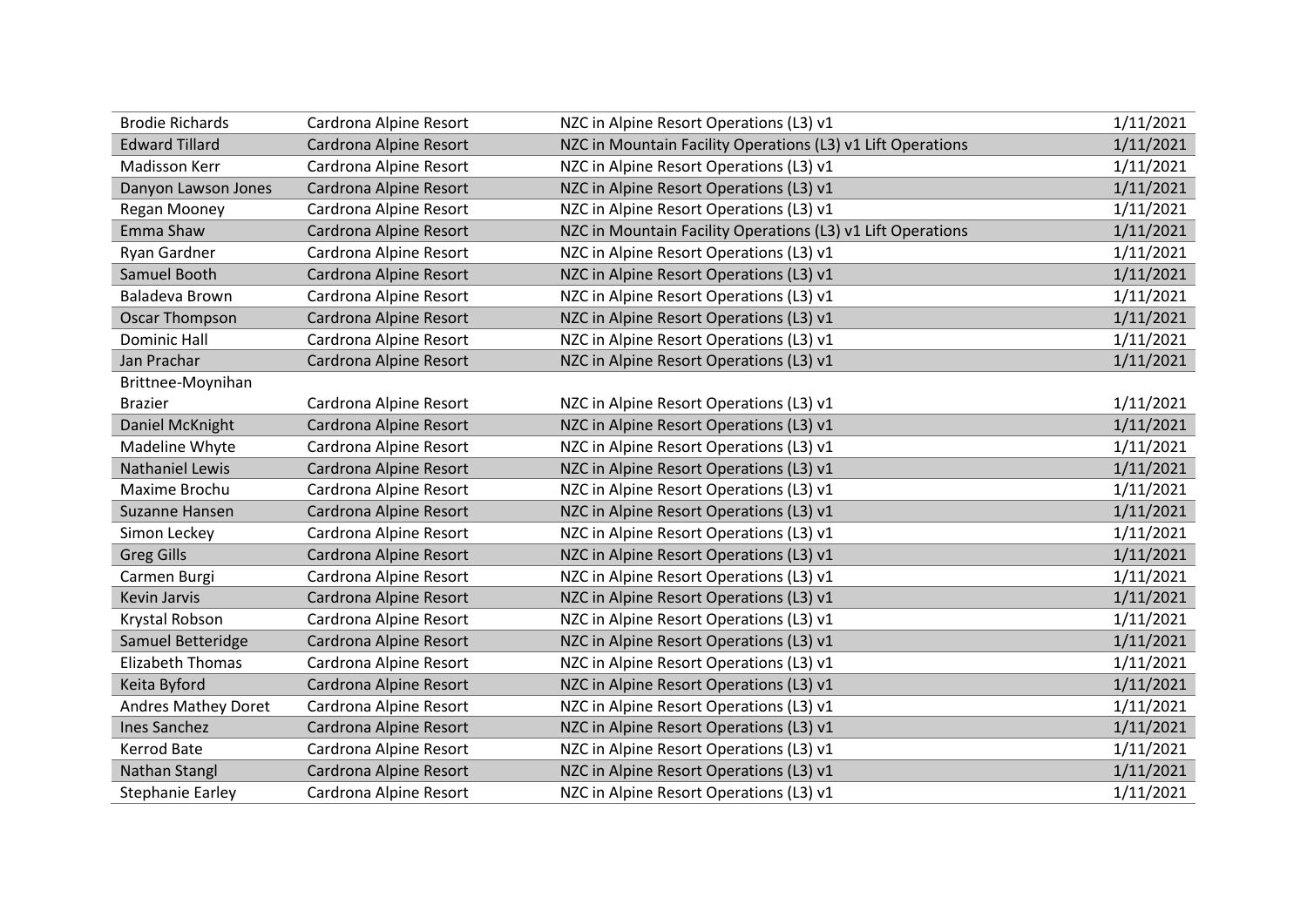| Benjamin Cheetham       | Cardrona Alpine Resort | NZC in Alpine Resort Operations (L3) v1 | 1/11/2021  |
|-------------------------|------------------------|-----------------------------------------|------------|
| <b>Talia Rowland</b>    | Cardrona Alpine Resort | NZC in Alpine Resort Operations (L3) v1 | 1/11/2021  |
| Danielle Watson         | Cardrona Alpine Resort | NZC in Alpine Resort Operations (L3) v1 | 1/11/2021  |
| Ashleigh Allan          | Cardrona Alpine Resort | NZC in Alpine Resort Operations (L3) v1 | 1/11/2021  |
| James Isberg            | Cardrona Alpine Resort | NZC in Alpine Resort Operations (L3) v1 | 1/11/2021  |
| Jorge Antonio Pun Perez | Cardrona Alpine Resort | NZC in Alpine Resort Operations (L3) v1 | 1/11/2021  |
| Maria Marengo           | Cardrona Alpine Resort | NZC in Alpine Resort Operations (L3) v1 | 1/11/2021  |
| Jonathan Ashton         | Cardrona Alpine Resort | NZC in Alpine Resort Operations (L3) v1 | 1/11/2021  |
| Zoe Christen            | Cardrona Alpine Resort | NZC in Alpine Resort Operations (L3) v1 | 1/11/2021  |
| Oliver Anthony          | Cardrona Alpine Resort | NZC in Alpine Resort Operations (L3) v1 | 1/11/2021  |
| <b>Brent Irvine</b>     | Cardrona Alpine Resort | NZC in Alpine Resort Operations (L3) v1 | 1/11/2021  |
| Nikki Mcphail           | Cardrona Alpine Resort | NZC in Alpine Resort Operations (L3) v1 | 1/11/2021  |
| Christina Cooper        | Cardrona Alpine Resort | NZC in Alpine Resort Operations (L3) v1 | 28/10/2021 |
| Michelle Ellis-Hill     | Cardrona Alpine Resort | NZC in Alpine Resort Operations (L3) v1 | 27/10/2021 |
| Rebecca Williams        | Cardrona Alpine Resort | NZC in Alpine Resort Operations (L3) v1 | 27/10/2021 |
| Laura Heaton-Harris     | Cardrona Alpine Resort | NZC in Alpine Resort Operations (L3) v1 | 27/10/2021 |
| <b>Brooke Donnelly</b>  | Cardrona Alpine Resort | NZC in Alpine Resort Operations (L3) v1 | 27/10/2021 |
| Joe Cussons             | Cardrona Alpine Resort | NZC in Alpine Resort Operations (L3) v1 | 27/10/2021 |
| <b>Steven Howard</b>    | Cardrona Alpine Resort | NZC in Alpine Resort Operations (L3) v1 | 27/10/2021 |
| Leon Dumper             | Cardrona Alpine Resort | NZC in Alpine Resort Operations (L3) v1 | 27/10/2021 |
| Sequoia Osborne         | Cardrona Alpine Resort | NZC in Alpine Resort Operations (L3) v1 | 27/10/2021 |
| Sarah Williams          | Cardrona Alpine Resort | NZC in Alpine Resort Operations (L3) v1 | 27/10/2021 |
| <b>Guadalupe Cruz</b>   | Cardrona Alpine Resort | NZC in Alpine Resort Operations (L3) v1 | 27/10/2021 |
| Keegan Fiebig           | Cardrona Alpine Resort | NZC in Alpine Resort Operations (L3) v1 | 27/10/2021 |
| <b>Bruce Tu</b>         | Cardrona Alpine Resort | NZC in Alpine Resort Operations (L3) v1 | 26/10/2021 |
| Katie Grant             | Cardrona Alpine Resort | NZC in Alpine Resort Operations (L3) v1 | 26/10/2021 |
| <b>Chloe Cox</b>        | Cardrona Alpine Resort | NZC in Alpine Resort Operations (L3) v1 | 26/10/2021 |
| <b>Eleanor Boshell</b>  | Cardrona Alpine Resort | NZC in Alpine Resort Operations (L3) v1 | 26/10/2021 |
| Adam Beamer             | Cardrona Alpine Resort | NZC in Alpine Resort Operations (L3) v1 | 26/10/2021 |
| Murphy Taylor           | Cardrona Alpine Resort | NZC in Alpine Resort Operations (L3) v1 | 26/10/2021 |
| Kajsa Fondelius         | Cardrona Alpine Resort | NZC in Alpine Resort Operations (L3) v1 | 26/10/2021 |
| <b>Fanny Bonville</b>   | Cardrona Alpine Resort | NZC in Alpine Resort Operations (L3) v1 | 26/10/2021 |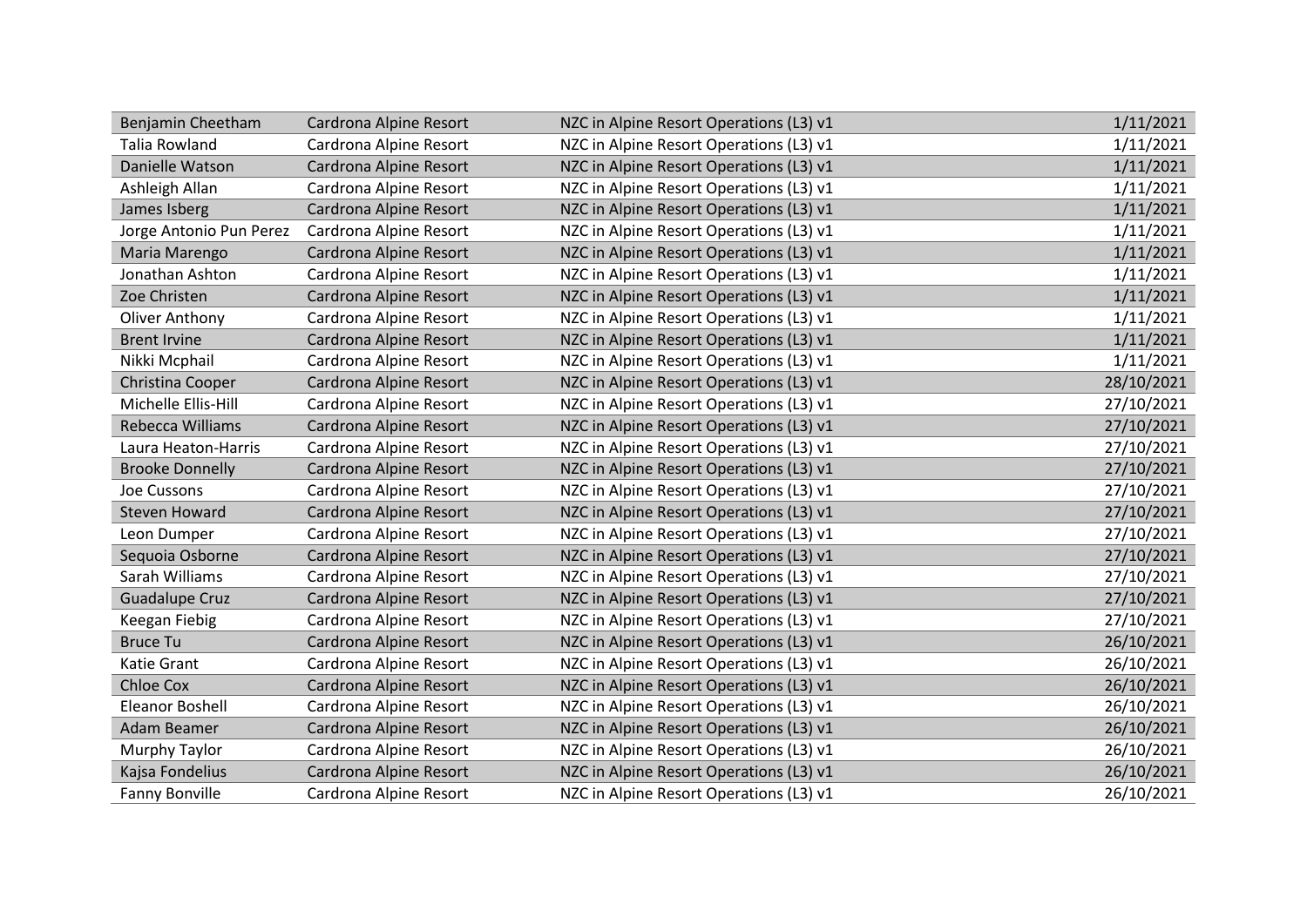| <b>Elyse Morris</b>        | Cardrona Alpine Resort | NZC in Alpine Resort Operations (L3) v1 | 26/10/2021 |
|----------------------------|------------------------|-----------------------------------------|------------|
| Matthew Jones              | Cardrona Alpine Resort | NZC in Alpine Resort Operations (L3) v1 | 25/10/2021 |
| <b>Kirsty Oakes</b>        | Cardrona Alpine Resort | NZC in Alpine Resort Operations (L3) v1 | 25/10/2021 |
| Sarka Kurkova              | Cardrona Alpine Resort | NZC in Alpine Resort Operations (L3) v1 | 25/10/2021 |
| Joseph Hindmarsh           | Cardrona Alpine Resort | NZC in Alpine Resort Operations (L3) v1 | 25/10/2021 |
| Lukasz Borowik             | Cardrona Alpine Resort | NZC in Alpine Resort Operations (L3) v1 | 25/10/2021 |
| Antoine Lacoste            | Cardrona Alpine Resort | NZC in Alpine Resort Operations (L3) v1 | 25/10/2021 |
| <b>Madison Parke</b>       | Cardrona Alpine Resort | NZC in Alpine Resort Operations (L3) v1 | 25/10/2021 |
| <b>Thomas Dickson</b>      | Cardrona Alpine Resort | NZC in Alpine Resort Operations (L3) v1 | 25/10/2021 |
| Naomi Davis                | Cardrona Alpine Resort | NZC in Alpine Resort Operations (L3) v1 | 25/10/2021 |
| Lucy Tyrrell               | Cardrona Alpine Resort | NZC in Alpine Resort Operations (L3) v1 | 25/10/2021 |
| Lydia Ford                 | Cardrona Alpine Resort | NZC in Alpine Resort Operations (L3) v1 | 25/10/2021 |
| Neco Wieringa              | Cardrona Alpine Resort | NZC in Alpine Resort Operations (L3) v1 | 25/10/2021 |
| Ashleigh Preston           | Cardrona Alpine Resort | NZC in Alpine Resort Operations (L3) v1 | 25/10/2021 |
| Alastair Dixon             | Cardrona Alpine Resort | NZC in Alpine Resort Operations (L3) v1 | 25/10/2021 |
| <b>Sinead MacDonald</b>    | Cardrona Alpine Resort | NZC in Alpine Resort Operations (L3) v1 | 25/10/2021 |
| <b>Travis Glynn</b>        | Cardrona Alpine Resort | NZC in Alpine Resort Operations (L3) v1 | 25/10/2021 |
| <b>Bridget Dorward</b>     | Cardrona Alpine Resort | NZC in Alpine Resort Operations (L3) v1 | 25/10/2021 |
| Emma Chatterway            | Cardrona Alpine Resort | NZC in Alpine Resort Operations (L3) v1 | 25/10/2021 |
| <b>Brooke Sullivan</b>     | Cardrona Alpine Resort | NZC in Alpine Resort Operations (L3) v1 | 25/10/2021 |
| Andy Warren                | Cardrona Alpine Resort | NZC in Alpine Resort Operations (L3) v1 | 25/10/2021 |
| <b>Grace King</b>          | Cardrona Alpine Resort | NZC in Alpine Resort Operations (L3) v1 | 25/10/2021 |
| Ashleigh Lainton           | Cardrona Alpine Resort | NZC in Alpine Resort Operations (L3) v1 | 25/10/2021 |
| Joaquin Xifra              | Cardrona Alpine Resort | NZC in Alpine Resort Operations (L3) v1 | 25/10/2021 |
| Mark Goodman               | Cardrona Alpine Resort | NZC in Alpine Resort Operations (L3) v1 | 25/10/2021 |
| Franco Placenti            | Cardrona Alpine Resort | NZC in Alpine Resort Operations (L3) v1 | 25/10/2021 |
| James Bray                 | Cardrona Alpine Resort | NZC in Alpine Resort Operations (L3) v1 | 25/10/2021 |
| <b>Michael Topping</b>     | Cardrona Alpine Resort | NZC in Alpine Resort Operations (L3) v1 | 25/10/2021 |
| <b>Melanie Bazan Perez</b> | Cardrona Alpine Resort | NZC in Alpine Resort Operations (L3) v1 | 25/10/2021 |
| Alexandra Small            | Cardrona Alpine Resort | NZC in Alpine Resort Operations (L3) v1 | 25/10/2021 |
| Chelsea Wilson             | Cardrona Alpine Resort | NZC in Alpine Resort Operations (L3) v1 | 25/10/2021 |
| Kimberly Reichle           | Cardrona Alpine Resort | NZC in Alpine Resort Operations (L3) v1 | 25/10/2021 |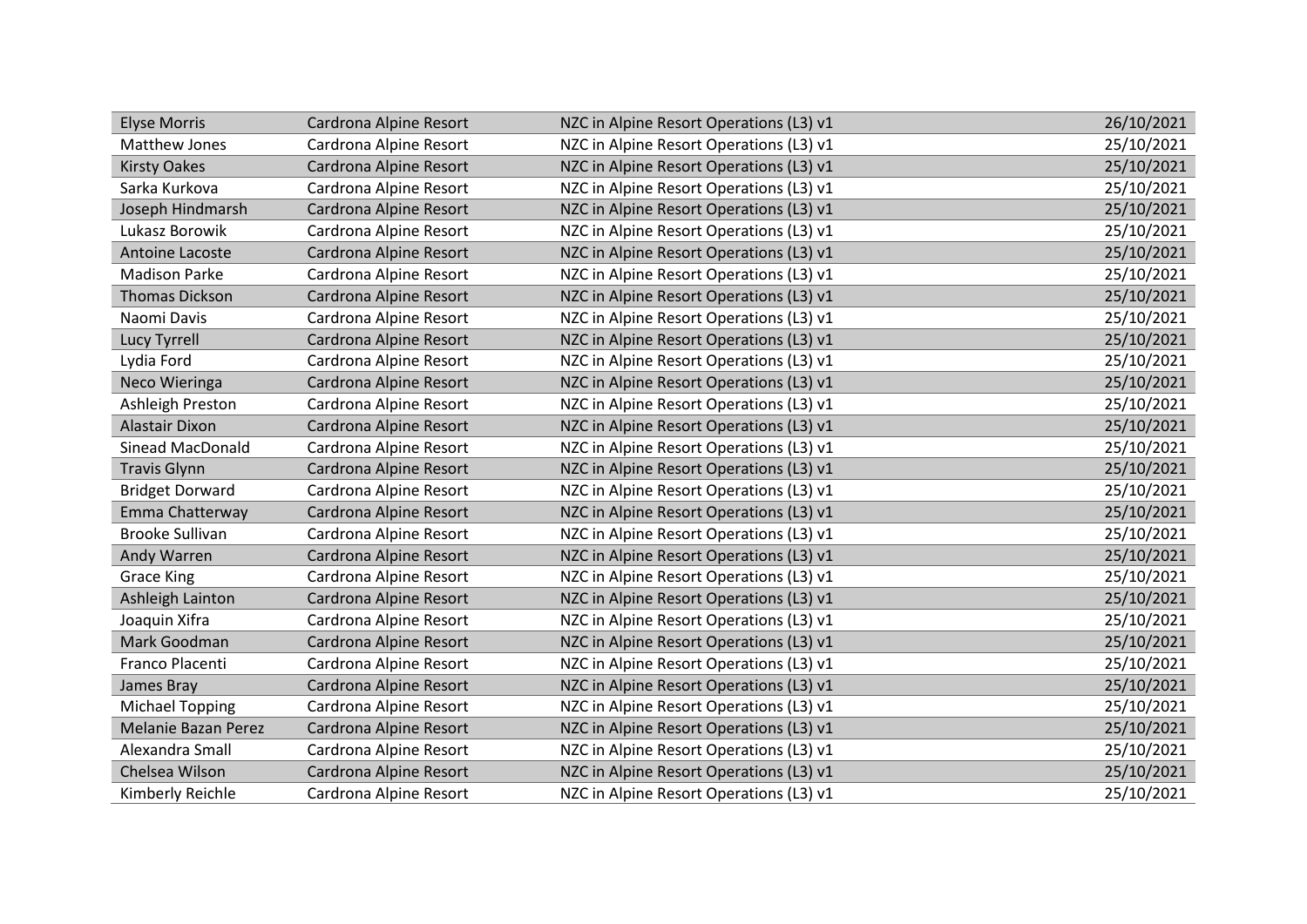| <b>Aidan Gilding</b>     | Cardrona Alpine Resort | NZC in Alpine Resort Operations (L3) v1 | 25/10/2021 |
|--------------------------|------------------------|-----------------------------------------|------------|
| Paige Wright             | Cardrona Alpine Resort | NZC in Alpine Resort Operations (L3) v1 | 25/10/2021 |
| Samantha Thompson        | Cardrona Alpine Resort | NZC in Alpine Resort Operations (L3) v1 | 25/10/2021 |
| Geovanna Rodrigues       | Cardrona Alpine Resort | NZC in Alpine Resort Operations (L3) v1 | 25/10/2021 |
| Julie Anderson           | Cardrona Alpine Resort | NZC in Alpine Resort Operations (L3) v1 | 25/10/2021 |
| Nils Fletcher-Zirke      | Cardrona Alpine Resort | NZC in Alpine Resort Operations (L3) v1 | 25/10/2021 |
| <b>Ashley Hughes</b>     | Cardrona Alpine Resort | NZC in Alpine Resort Operations (L3) v1 | 25/10/2021 |
| Rory Kingston-Lynch      | Cardrona Alpine Resort | NZC in Alpine Resort Operations (L3) v1 | 25/10/2021 |
| Nina Thomas              | Cardrona Alpine Resort | NZC in Alpine Resort Operations (L3) v1 | 25/10/2021 |
| Isabel Donaldson         | Cardrona Alpine Resort | NZC in Alpine Resort Operations (L3) v1 | 25/10/2021 |
| Abby Fisher              | Cardrona Alpine Resort | NZC in Alpine Resort Operations (L3) v1 | 25/10/2021 |
| Amy Clegg                | Cardrona Alpine Resort | NZC in Alpine Resort Operations (L3) v1 | 25/10/2021 |
| <b>Manuel Mir Crocco</b> | Cardrona Alpine Resort | NZC in Alpine Resort Operations (L3) v1 | 25/10/2021 |
| <b>Emily White</b>       | Cardrona Alpine Resort | NZC in Alpine Resort Operations (L3) v1 | 25/10/2021 |
| Sebastian Pisfil Romero  | Cardrona Alpine Resort | NZC in Alpine Resort Operations (L3) v1 | 25/10/2021 |
| Cameron Cook             | Cardrona Alpine Resort | NZC in Alpine Resort Operations (L3) v1 | 25/10/2021 |
| <b>Lily Bentall</b>      | Cardrona Alpine Resort | NZC in Alpine Resort Operations (L3) v1 | 25/10/2021 |
| Mathieu Verhoeven        | Cardrona Alpine Resort | NZC in Alpine Resort Operations (L3) v1 | 25/10/2021 |
| Stephanie Galinier       | Cardrona Alpine Resort | NZC in Alpine Resort Operations (L3) v1 | 25/10/2021 |
| <b>Tia Saunders</b>      | Cardrona Alpine Resort | NZC in Alpine Resort Operations (L3) v1 | 25/10/2021 |
| Patrick Walker-Symonds   | Cardrona Alpine Resort | NZC in Alpine Resort Operations (L3) v1 | 25/10/2021 |
| <b>Thomas Clarke</b>     | Cardrona Alpine Resort | NZC in Alpine Resort Operations (L3) v1 | 25/10/2021 |
| I-Yun Chiu               | Cardrona Alpine Resort | NZC in Alpine Resort Operations (L3) v1 | 25/10/2021 |
| Chris Martin             | Cardrona Alpine Resort | NZC in Alpine Resort Operations (L3) v1 | 25/10/2021 |
| Amelia Hardie Boys       | Cardrona Alpine Resort | NZC in Alpine Resort Operations (L3) v1 | 25/10/2021 |
| Zoe Van Nortwick         | Cardrona Alpine Resort | NZC in Alpine Resort Operations (L3) v1 | 25/10/2021 |
| Rebecca Allard           | Cardrona Alpine Resort | NZC in Alpine Resort Operations (L3) v1 | 25/10/2021 |
| James Penwell            | Cardrona Alpine Resort | NZC in Alpine Resort Operations (L3) v1 | 25/10/2021 |
| Heather Chapman          | Cardrona Alpine Resort | NZC in Alpine Resort Operations (L3) v1 | 25/10/2021 |
| <b>Taryn Clark</b>       | Cardrona Alpine Resort | NZC in Alpine Resort Operations (L3) v1 | 25/10/2021 |
| <b>Clare Pepperell</b>   | Cardrona Alpine Resort | NZC in Alpine Resort Operations (L3) v1 | 25/10/2021 |
| Kieron Keen              | Cardrona Alpine Resort | NZC in Alpine Resort Operations (L3) v1 | 25/10/2021 |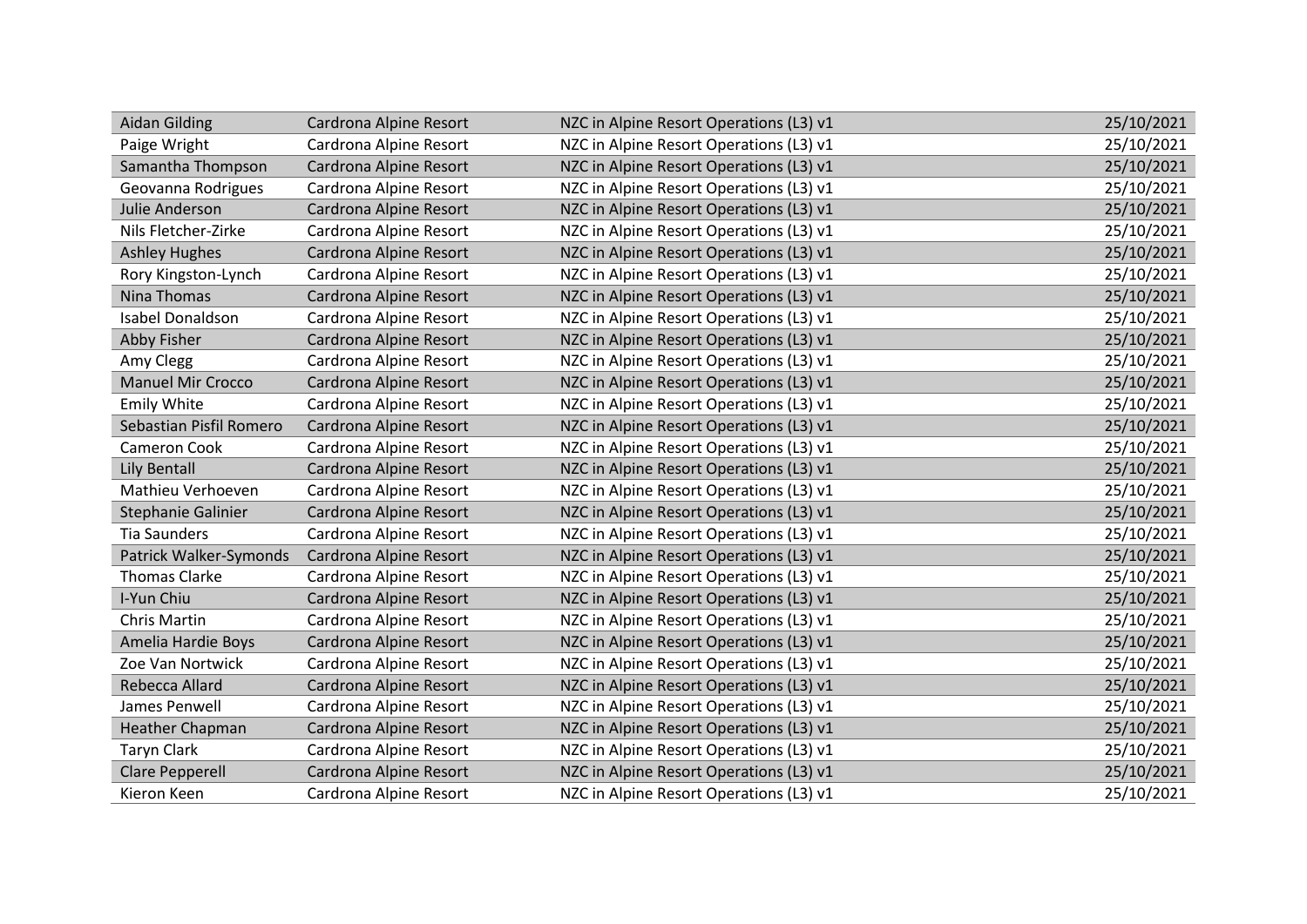| Laura Paulin             | Cardrona Alpine Resort | NZC in Alpine Resort Operations (L3) v1                   | 25/10/2021 |
|--------------------------|------------------------|-----------------------------------------------------------|------------|
| <b>Stacey Hopkins</b>    | Cardrona Alpine Resort | NZC in Alpine Resort Operations (L3) v1                   | 25/10/2021 |
| Hannah Ben Shimol        | Cardrona Alpine Resort | NZC in Alpine Resort Operations (L3) v1                   | 25/10/2021 |
| Chie Fujita              | Cardrona Alpine Resort | NZC in Alpine Resort Operations (L3) v1                   | 25/10/2021 |
| Annabelle Brooks         | Cardrona Alpine Resort | NZC in Alpine Resort Operations (L3) v1                   | 25/10/2021 |
| <b>Danielle Scales</b>   | Cardrona Alpine Resort | NZC in Alpine Resort Operations (L3) v1                   | 25/10/2021 |
| Lyle Scott               | Cardrona Alpine Resort | NZC in Alpine Resort Operations (L3) v1                   | 9/09/2021  |
| <b>Edward Tillard</b>    | Cardrona Alpine Resort | NZC in Alpine Resort Operations (L3) v1                   | 7/09/2021  |
| Simon Wolf               | Cardrona Alpine Resort | NZC in Patrol (L4) v1                                     | 7/05/2021  |
| <b>Tessa Cross</b>       | Cardrona Alpine Resort | NZC in Assessment Practice (L4) v1                        | 31/03/2021 |
| <b>Bria Steven</b>       | Cardrona Alpine Resort | NZC in Business (Introduction to Team Leadership) (L3) v1 | 11/03/2021 |
| Jonathan Ould            | Cardrona Alpine Resort | NZC in Snowsport Equipment (L3) v1 Rental Services        | 1/02/2021  |
| Joanne Beacham           | Cardrona Alpine Resort | NZC in Snowsport Equipment (L3) v1 Rental Services        | 1/02/2021  |
| Christopher Jarvis       | Cardrona Alpine Resort | NZC in Alpine Resort Operations (L3) v1                   | 31/12/2020 |
| Valentina Del Negro      | Cardrona Alpine Resort | NZC in Alpine Resort Operations (L3) v1                   | 31/12/2020 |
| Pablo Ciocchini          | Cardrona Alpine Resort | NZC in Alpine Resort Operations (L3) v1                   | 31/12/2020 |
| <b>Tim Kohler</b>        | Cardrona Alpine Resort | NZC in Alpine Resort Operations (L3) v1                   | 31/12/2020 |
| Megan Munro              | Cardrona Alpine Resort | NZC in Alpine Resort Operations (L3) v1                   | 31/12/2020 |
| Lewis McWilliam          | Cardrona Alpine Resort | NZC in Alpine Resort Operations (L3) v1                   | 1/11/2020  |
| Kane Heka                | Cardrona Alpine Resort | NZC in Alpine Resort Operations (L3) v1                   | 1/05/2020  |
| <b>Keaton Hendy</b>      | Cardrona Alpine Resort | NZC in Alpine Resort Operations (L3) v1                   | 1/05/2020  |
| Jack Beadel              | Cardrona Alpine Resort | NZC in Alpine Resort Operations (L3) v1                   | 1/05/2020  |
| Darren Cook              | Cardrona Alpine Resort | NZC in Alpine Resort Operations (L3) v1                   | 1/05/2020  |
| Nicholas Hall            | Cardrona Alpine Resort | NZC in Alpine Resort Operations (L3) v1                   | 11/03/2020 |
| Solene Brault            | Cardrona Alpine Resort | NZC in Alpine Resort Operations (L3) v1                   | 11/03/2020 |
| Oscar Enright            | Cardrona Alpine Resort | NZC in Alpine Resort Operations (L3) v1                   | 10/03/2020 |
| Leah Stringer            | CBay                   | NZC in Sport Exercise and Leisure Operations              | 1/11/2021  |
| Jamie Kunneke            | CBay                   | NZC in Aquatics (L3) v1 Pool Lifeguard                    | 5/08/2021  |
| <b>Benjamin Dalloway</b> | CBay                   | NZC in Aquatics (L3) v1 Pool Lifeguard                    | 7/05/2021  |
| Lachlan Gilchrist        | CBay                   | NZC in Aquatics (L3) v1 Swim and Water Safety Teacher     | 16/12/2020 |
| Sasha Nahu               | Charitable Company Ltd | NZC in Sport Exercise and Leisure Operations              | 11/03/2021 |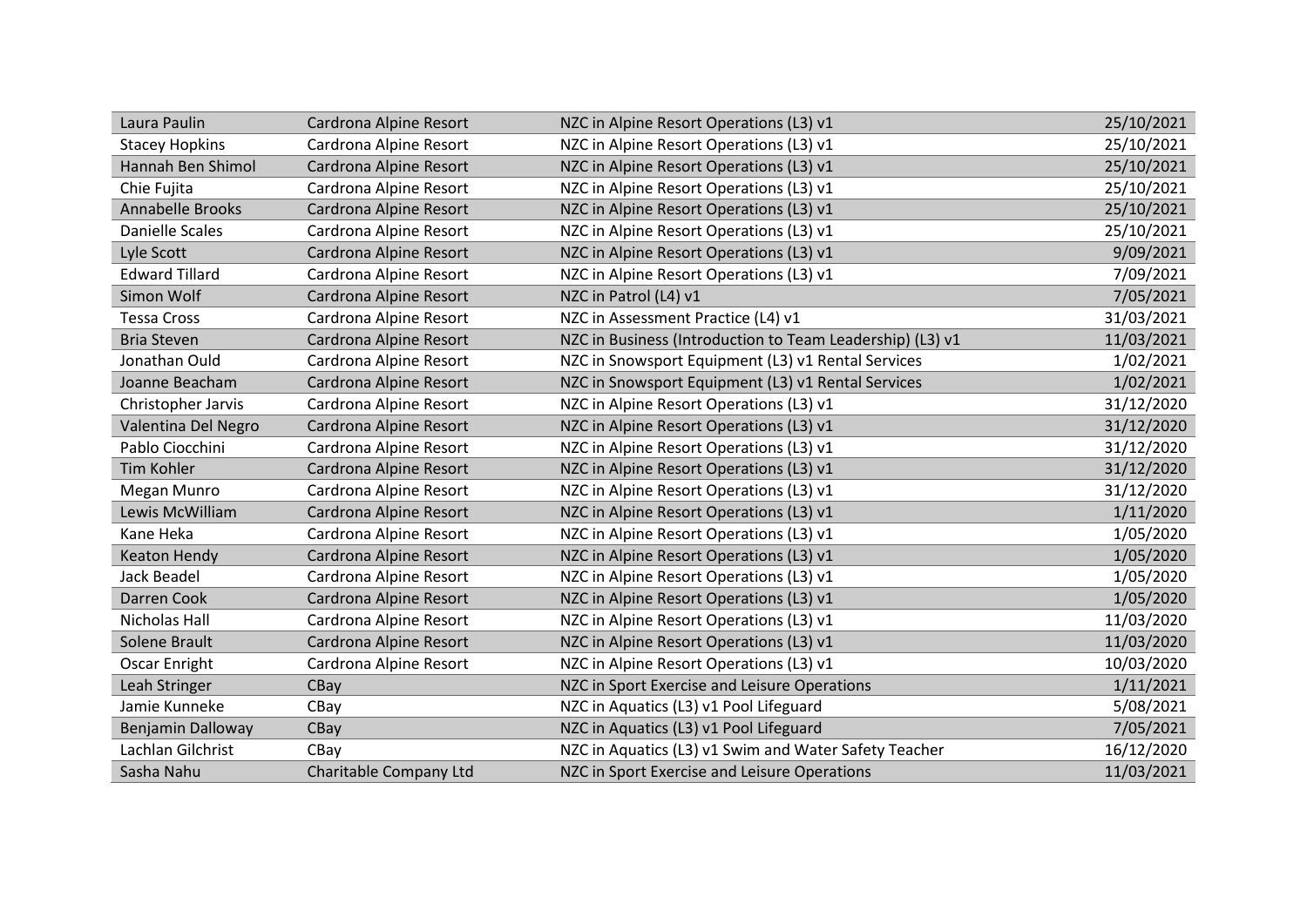|                          |                                     | NZC in Outdoor Leadership (Instruction) (L5) v1 Mountain Biking (Grade |            |
|--------------------------|-------------------------------------|------------------------------------------------------------------------|------------|
| Morgan Calas             | Christchurch Adventure Park         | 4)                                                                     | 11/08/2021 |
|                          | Christchurch City Council -         |                                                                        |            |
|                          | <b>Graham Condon Recreation and</b> |                                                                        |            |
| Victoria Harwood         | <b>Sport Centre</b>                 | NZC in Aquatics (L3) v1 Swim and Water Safety Teacher                  | 23/11/2021 |
|                          | Christchurch City Council -         |                                                                        |            |
|                          | <b>Graham Condon Recreation and</b> |                                                                        |            |
| <b>Courtney Stothers</b> | <b>Sport Centre</b>                 | NZC in Business (Administration and Technology) (L3) v1                | 31/12/2020 |
|                          | Christchurch City Council -         |                                                                        |            |
|                          | <b>Graham Condon Recreation and</b> |                                                                        |            |
| Casey-Faith Hapi         | <b>Sport Centre</b>                 | NZC in Business (Introduction to Team Leadership) (L3) v1              | 18/12/2020 |
|                          | Christchurch City Council -         |                                                                        |            |
|                          | <b>Graham Condon Recreation and</b> |                                                                        |            |
| <b>Emily Stanley</b>     | <b>Sport Centre</b>                 | NZC in Aquatics (L3) v1 Swim and Water Safety Teacher                  | 16/12/2020 |
|                          | Christchurch City Council - He      |                                                                        |            |
| <b>Coral Booker</b>      | Puna Taimoana                       | NZC in Sport Exercise and Leisure Operations                           | 1/08/2021  |
|                          | Christchurch City Council - Jellie  |                                                                        |            |
| Marianne Miller          | Park Recreation and Sport Centre    | NZC in Business (Administration and Technology) (L3) v1                | 2/07/2021  |
|                          | Christchurch City Council - Jellie  |                                                                        |            |
| Rebecca Fraser           | Park Recreation and Sport Centre    | NZC in Aquatics (L3) v1 Pool Lifeguard                                 | 24/06/2021 |
|                          | Christchurch City Council - Jellie  |                                                                        |            |
| Nicole Sullivan          | Park Recreation and Sport Centre    | NZC in Sport Exercise and Leisure Operations                           | 14/06/2021 |
|                          | Christchurch City Council -         |                                                                        |            |
| Rowena Anderson          | Pioneer                             | NZC in Business (Administration and Technology) (L3) v1                | 1/11/2021  |
|                          | Christchurch City Council -         |                                                                        |            |
| Jennifer Baen-Price      | Pioneer                             | NZC in Sport Exercise and Leisure Operations                           | 18/08/2021 |
|                          | Christchurch City Council -         |                                                                        |            |
| Anastasiya Korzh         | Pioneer                             | NZC in Sport and Recreation (Programme Delivery) L4                    | 2/07/2021  |
|                          | Christchurch City Council -         |                                                                        |            |
| Samantha Strangman       | Pioneer                             | NZC in Sport Exercise and Leisure Operations                           | 11/06/2021 |
|                          | Christchurch City Council -         |                                                                        |            |
| Rowena Anderson          | Pioneer                             | NZC in Business (Introduction to Team Leadership) (L3) v1              | 23/02/2021 |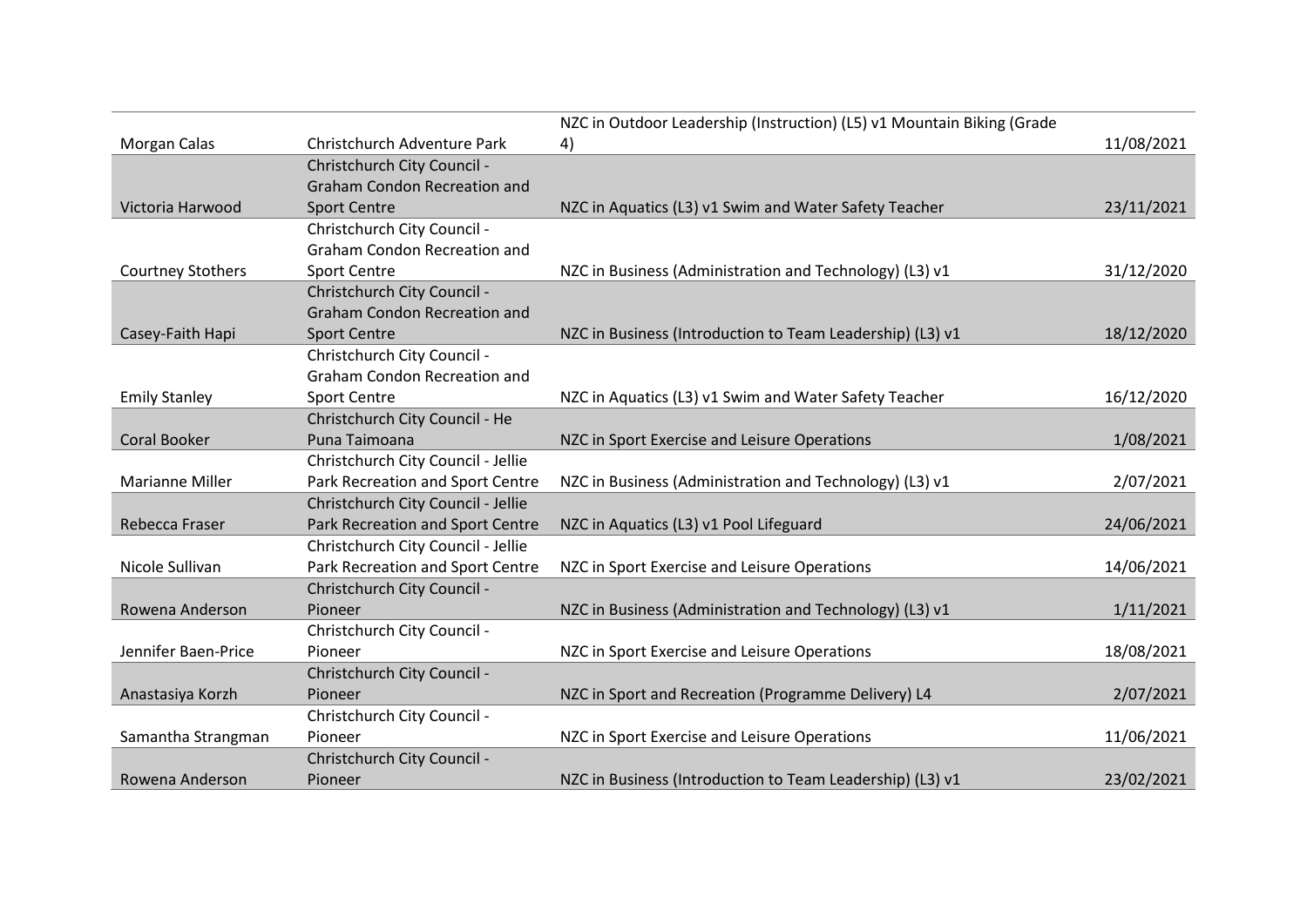|                         | Christchurch City Council -        |                                                        |            |
|-------------------------|------------------------------------|--------------------------------------------------------|------------|
| Hannah Strickland       | Pioneer                            | NZC in Aquatics (L3) v1 Swim and Water Safety Teacher  | 16/12/2020 |
|                         | Christchurch City Council - Taiora |                                                        |            |
| <b>Tracy Marsh</b>      | QEII                               | NZC in Aquatics (L3) v1 Swim and Water Safety Teacher  | 15/10/2021 |
|                         | Christchurch City Council - Taiora |                                                        |            |
| <b>Tilly Heaton</b>     | QEII                               | NZC in Sport Exercise and Leisure Operations           | 24/08/2021 |
| Beatriz Gomes Lima De   | Christchurch City Council - Taiora |                                                        |            |
| Godoy                   | QEII                               | NZC in Sport Exercise and Leisure Operations           | 24/06/2021 |
|                         | Christchurch City Council - Taiora |                                                        |            |
| Melody Hoglund          | QEII                               | NZC in Freestyle Group Exercise v1 L4                  | 21/06/2021 |
|                         | Christchurch City Council - Taiora |                                                        |            |
| Jayne Prior             | QEII                               | NZC in Freestyle Group Exercise v1 L4                  | 11/06/2021 |
|                         | Christchurch City Council - Taiora |                                                        |            |
| Padraic O'Regan         | QEII                               | NZC in Sport Exercise and Leisure Operations           | 1/04/2021  |
|                         | Christchurch City Council - Taiora |                                                        |            |
| <b>Madison Williams</b> | QEII                               | NZC in Aquatics (L3) v1 Swim and Water Safety Teacher  | 31/12/2020 |
|                         | Christchurch City Council - Te Pou |                                                        |            |
| Sara Donnelly-Win       | Toetoe                             | NZC in Aquatics (L3) v1 Swim and Water Safety Teacher  | 3/12/2021  |
|                         | Christchurch City Council -        |                                                        |            |
| Connie Christensen      | <b>Transport Operations Unit</b>   | Cycle Skills Instruction (L4) Intermediate Skills (v1) | 14/07/2021 |
|                         | Christchurch City Council -        |                                                        |            |
| <b>Vicky Pollard</b>    | <b>Transport Operations Unit</b>   | Cycle Skills Instruction (L4) Intermediate Skills (v1) | 2/07/2021  |
|                         | Christchurch City Council -        |                                                        |            |
| <b>Caroline Faass</b>   | <b>Transport Operations Unit</b>   | Cycle Skills Instruction (L4) Intermediate Skills (v1) | 31/12/2020 |
| <b>Hadley Northcott</b> | CityFitness - Hereford             | NZC in Exercise (L4) v1                                | 9/11/2021  |
| Laura O'Driscoll        | CityFitness - Hereford             | NZC in Exercise (L4) v1                                | 1/11/2021  |
| Lucy Turner             | CityFitness - Hereford             | NZC in Exercise (L4) v1                                | 11/06/2021 |
| Pedro De Mattos E Avila | <b>CityFitness Albany</b>          | NZC in Exercise (L4) v1                                | 19/08/2021 |
| Jessica Timmo           | Cityfitness Ashburton              | NZC in Exercise (L4) v1                                | 9/11/2021  |
| Danielle Blackmore      | <b>CityFitness Blenheim</b>        | NZC in Pre-choreographed Group Exercise L3 v1          | 1/12/2021  |
| Benjamin Halba          | <b>CityFitness Blenheim</b>        | NZC in Exercise (L4) v1                                | 14/06/2021 |
| Anu Khapung             | <b>CityFitness Burnside</b>        | NZC in Pre-choreographed Group Exercise L3 v1          | 1/11/2021  |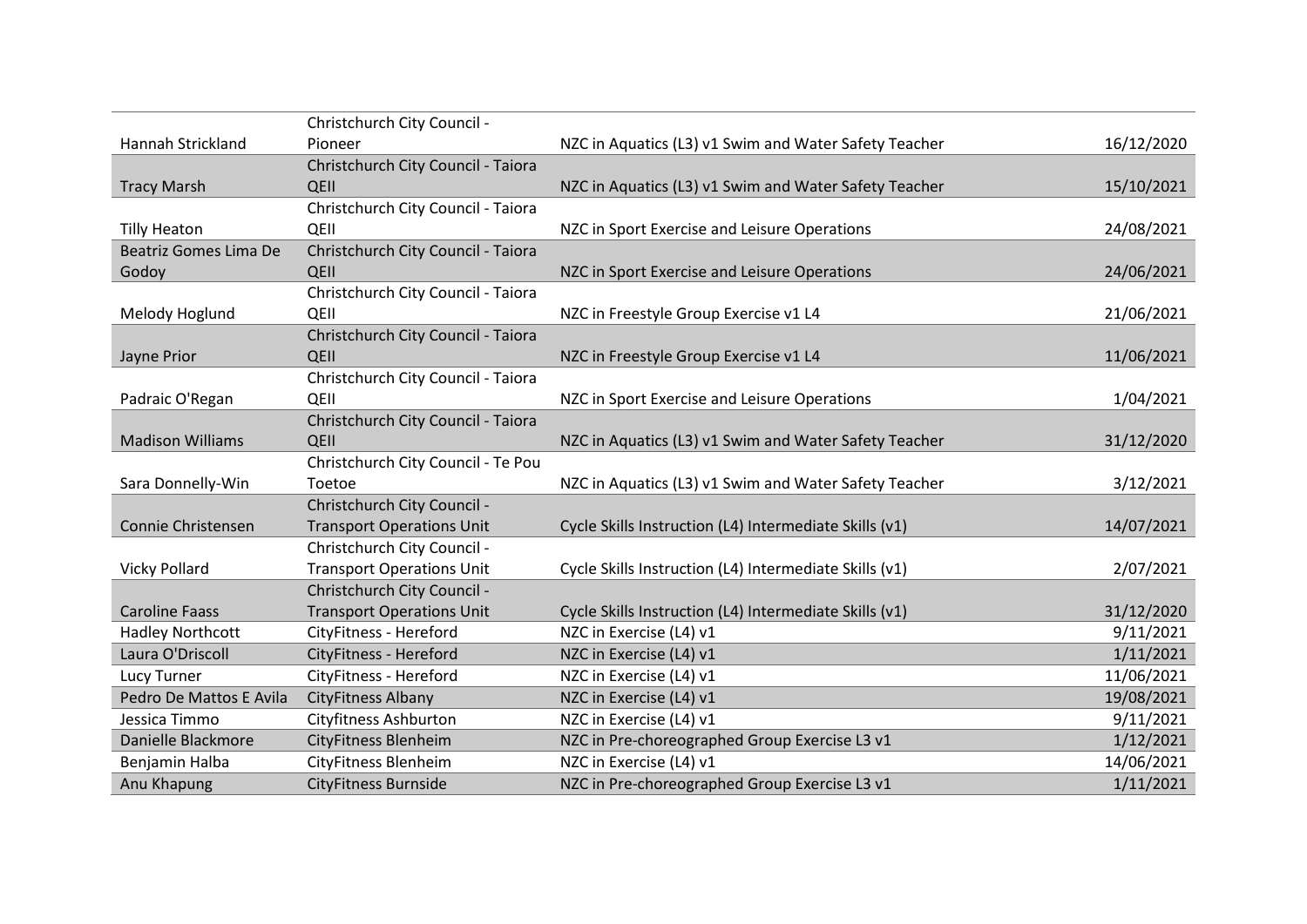| Rebecca Bendre           | <b>CityFitness Burnside</b>   | NZC in Exercise (L4) v1                       | 1/11/2021  |
|--------------------------|-------------------------------|-----------------------------------------------|------------|
| <b>Lingiong Shen</b>     | <b>CityFitness Burnside</b>   | NZC in Exercise (L4) v1                       | 26/08/2021 |
| <b>Malcolm Miller</b>    | <b>CityFitness Burnside</b>   | NZC in Exercise (L4) v1                       | 14/06/2021 |
| <b>Nicholas Brown</b>    | <b>CityFitness Burnside</b>   | NZC in Exercise (L4) v1                       | 14/06/2021 |
| Craig Lowry              | <b>CityFitness Hamilton</b>   | NZC in Pre-choreographed Group Exercise L3 v1 | 1/11/2021  |
| Shaina Moriarty          | <b>CityFitness Hamilton</b>   | NZC in Pre-choreographed Group Exercise L3 v1 | 15/10/2021 |
| Kelli-Brooke Pace        | <b>CityFitness Hamilton</b>   | NZC in Pre-choreographed Group Exercise L3 v1 | 15/10/2021 |
| Antoinette Rameka        | <b>CityFitness Hastings</b>   | NZC in Pre-choreographed Group Exercise L3 v1 | 13/04/2021 |
| Claudia Beacham          | <b>CityFitness Hastings</b>   | NZC in Pre-choreographed Group Exercise L3 v1 | 3/12/2018  |
| <b>Tayler Alexander</b>  | <b>CityFitness Henderson</b>  | NZC in Pre-choreographed Group Exercise L3 v1 | 1/09/2021  |
| Amanda Senior            | CityFitness Invercargill      | NZC in Pre-choreographed Group Exercise L3 v1 | 1/12/2021  |
| Seamus Rowberry          | CityFitness Johnsonville      | NZC in Exercise (L4) v1                       | 31/12/2020 |
| Ceri Sadler              | CityFitness Kapiti            | NZC in Exercise (L4) v1                       | 9/11/2021  |
| Bria Jackson             | CityFitness Kapiti            | NZC in Exercise (L4) v1                       | 27/07/2021 |
| Sarah Oliver             | <b>CityFitness Lower Hutt</b> | NZC in Pre-choreographed Group Exercise L3 v1 | 1/12/2021  |
| Jennifer Wright          | <b>CityFitness Lower Hutt</b> | NZC in Exercise (L4) v1                       | 15/10/2021 |
| Shara-Lee Pirika         | <b>CityFitness Lower Hutt</b> | NZC in Pre-choreographed Group Exercise L3 v1 | 15/10/2021 |
| <b>Warren Manson</b>     | <b>CityFitness Lower Hutt</b> | NZC in Exercise (L4) v1                       | 1/10/2021  |
| Shaun Broughton          | <b>CityFitness Lower Hutt</b> | NZC in Exercise (L4) v1                       | 27/07/2021 |
| Peter Anderson           | <b>CityFitness Lower Hutt</b> | NZC in Pre-choreographed Group Exercise L3 v1 | 13/04/2021 |
| Michelle Poland          | CityFitness Lyall Bay         | NZC in Pre-choreographed Group Exercise L3 v1 | 1/12/2021  |
| <b>Byron Williams</b>    | <b>CityFitness Lyall Bay</b>  | NZC in Exercise (L4) v1                       | 15/10/2021 |
| Anton Cole-du Toit       | <b>CityFitness Lyall Bay</b>  | NZC in Exercise (L4) v1                       | 15/10/2021 |
| <b>Michelle Eathorne</b> | <b>CityFitness Lyall Bay</b>  | NZC in Pre-choreographed Group Exercise L3 v1 | 15/10/2021 |
| Michele Amer             | <b>CityFitness Masterton</b>  | NZC in Exercise (L4) v1                       | 15/10/2021 |
| Joshua Taylor            | <b>CityFitness Masterton</b>  | NZC in Pre-choreographed Group Exercise L3 v1 | 15/10/2021 |
| Tjasa Koren              | <b>CityFitness Moorhouse</b>  | NZC in Pre-choreographed Group Exercise L3 v1 | 1/12/2021  |
| <b>Tare Whiunui</b>      | <b>CityFitness Moorhouse</b>  | NZC in Pre-choreographed Group Exercise L3 v1 | 1/12/2021  |
| Ramon Gomez              | <b>CityFitness Moorhouse</b>  | NZC in Pre-choreographed Group Exercise L3 v1 | 9/09/2021  |
| Nerissa White            | <b>CityFitness Moorhouse</b>  | NZC in Exercise (L4) v1                       | 27/07/2021 |
| Samuel Hairston          | <b>CityFitness Moorhouse</b>  | NZC in Exercise (L4) v1                       | 27/07/2021 |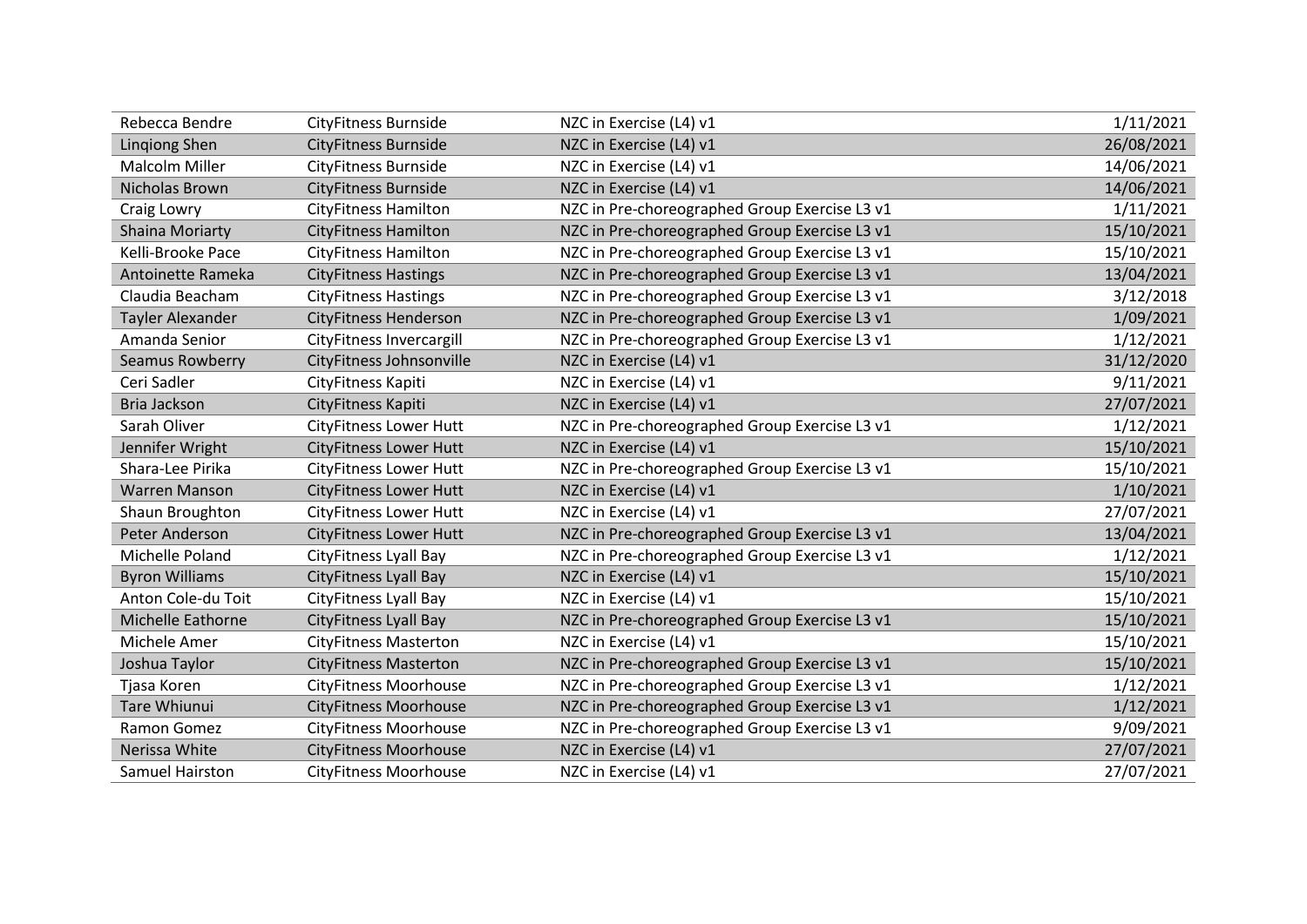| Jayavardhanan            |                                     |                                               |            |
|--------------------------|-------------------------------------|-----------------------------------------------|------------|
| Thyagarajan              | <b>CityFitness Moorhouse</b>        | NZC in Exercise (L4) v1                       | 27/07/2021 |
| Casey Benson             | <b>CityFitness Moorhouse</b>        | NZC in Pre-choreographed Group Exercise L3 v1 | 26/03/2021 |
| Liam Winn                | <b>CityFitness Mount Wellington</b> | NZC in Exercise (L4) v1                       | 19/08/2021 |
| Mikail Hamzah            | CityFitness Mount Wellington        | NZC in Exercise (L4) v1                       | 17/08/2021 |
| Andrzej Matczak          | CityFitness Mount Wellington        | NZC in Exercise (L4) v1                       | 1/08/2021  |
| Kym McIntyre             | <b>CityFitness Mount Wellington</b> | NZC in Pre-choreographed Group Exercise L3 v1 | 26/03/2021 |
| Kueni Schaumkel          | CityFitness Mount Wellington        | NZC in Pre-choreographed Group Exercise L3 v1 | 26/03/2021 |
| Maureece Van Schaik      | <b>CityFitness Napier</b>           | NZC in Exercise (L4) v1                       | 17/08/2021 |
| <b>Campbell Fry</b>      | <b>CityFitness Nelson</b>           | NZC in Exercise (L4) v1                       | 15/10/2021 |
| <b>Shanae Yates</b>      | <b>CityFitness Nelson</b>           | NZC in Exercise (L4) v1                       | 15/10/2021 |
| Lopeti Aleamotua         | <b>CityFitness Nelson</b>           | NZC in Exercise (L4) v1                       | 14/06/2021 |
| <b>Kelly Marshall</b>    | <b>CityFitness Nelson</b>           | NZC in Pre-choreographed Group Exercise L3 v1 | 26/03/2021 |
| Jacqueline Smith         | <b>CityFitness Nelson</b>           | NZC in Pre-choreographed Group Exercise L3 v1 | 26/03/2021 |
| Kirsten Shinn            | <b>CityFitness Nelson</b>           | NZC in Pre-choreographed Group Exercise L3 v1 | 26/03/2021 |
| Debra Callaghan          | <b>CityFitness Nelson</b>           | NZC in Assessment Practice (L4) v1            | 23/03/2021 |
| Lauren Roycroft          | <b>CityFitness Nelson</b>           | NZC in Exercise (L4) v1                       | 31/12/2020 |
| Sophie Bruce             | <b>CityFitness Nelson CBD</b>       | NZC in Sport Exercise and Leisure Operations  | 1/12/2021  |
| Aden Groom-Baigent       | <b>CityFitness Nelson CBD</b>       | NZC in Exercise (L4) v1                       | 9/11/2021  |
| Joseph Warner            | <b>CityFitness Nelson CBD</b>       | NZC in Exercise (L4) v1                       | 1/11/2021  |
| <b>Matthew Clark</b>     | <b>CityFitness Nelson CBD</b>       | NZC in Exercise (L4) v1                       | 15/10/2021 |
| Elizabeth Devlin         | <b>CityFitness Nelson CBD</b>       | NZC in Sport Exercise and Leisure Operations  | 13/04/2021 |
| Samantha Beale           | <b>CityFitness Nelson CBD</b>       | NZC in Exercise (L4) v1                       | 31/12/2020 |
| Shannon Day              | CityFitness New Plymouth            | NZC in Pre-choreographed Group Exercise L3 v1 | 13/04/2021 |
| <b>Isobelle Thomson</b>  | <b>CityFitness Newlands</b>         | NZC in Exercise (L4) v1                       | 26/08/2021 |
| <b>Melanie Love</b>      | <b>CityFitness Newlands</b>         | NZC in Exercise (L4) v1                       | 27/07/2021 |
| Kelsey Odell             | <b>CityFitness Newlands</b>         | NZC in Exercise (L4) v1                       | 27/07/2021 |
| Ellen Bridge             | <b>CityFitness Newlands</b>         | NZC in Exercise (L4) v1                       | 11/06/2021 |
| <b>Caitlin Normanton</b> | <b>CityFitness Newmarket</b>        | NZC in Pre-choreographed Group Exercise L3 v1 | 13/12/2021 |
| Diana Perryman           | <b>CityFitness Newmarket</b>        | NZC in Pre-choreographed Group Exercise L3 v1 | 17/08/2021 |
| Luke Gavan-Smith         | <b>CityFitness Northwood</b>        | NZC in Pre-choreographed Group Exercise L3 v1 | 1/11/2021  |
| Jordan Brown             | <b>CityFitness Northwood</b>        | NZC in Exercise (L4) v1                       | 1/11/2021  |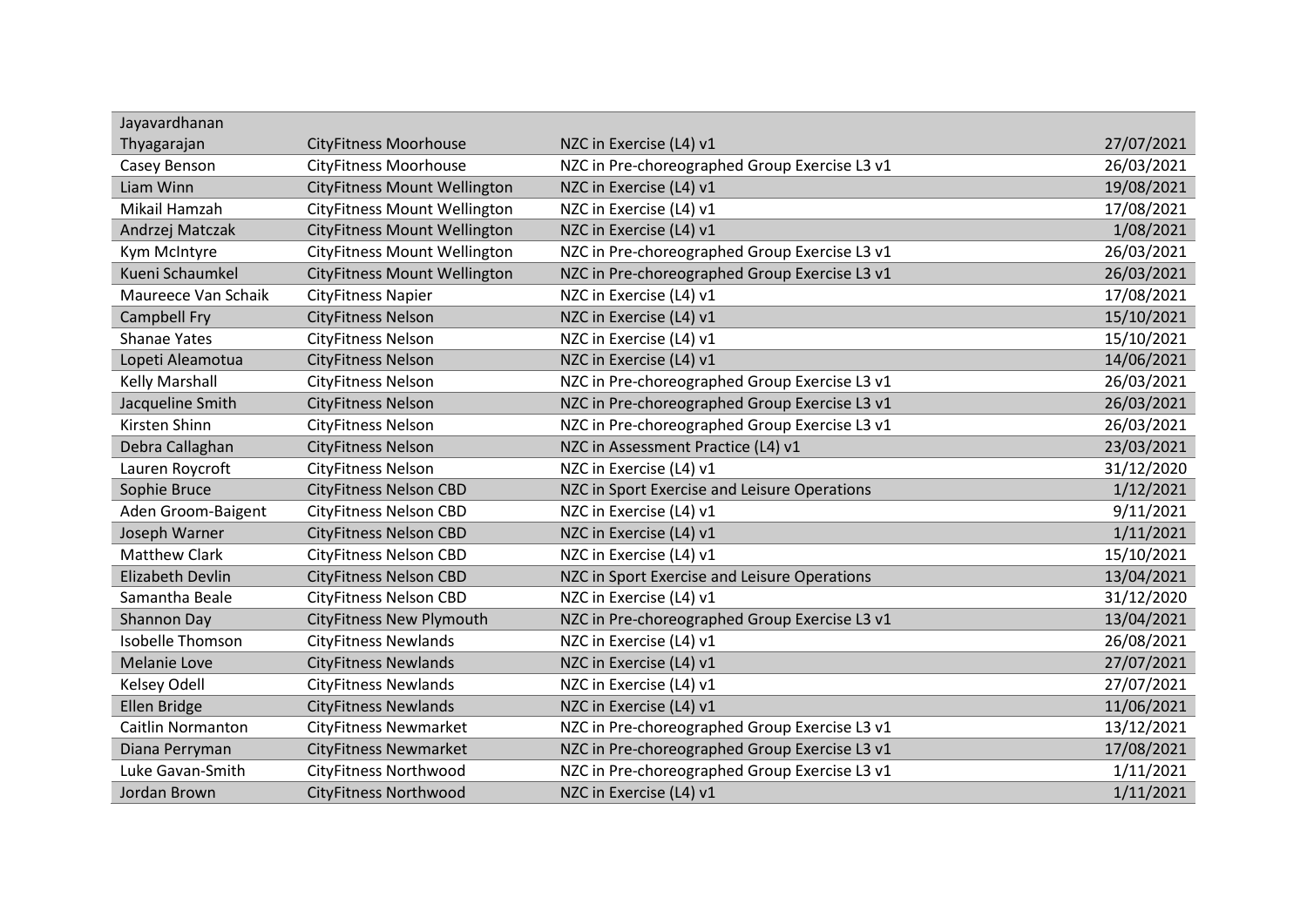| Emma Heywood              | CityFitness Northwood               | NZC in Exercise (L4) v1                       | 1/09/2021  |
|---------------------------|-------------------------------------|-----------------------------------------------|------------|
| Rachael Campagnolo        | <b>CityFitness Northwood</b>        | NZC in Pre-choreographed Group Exercise L3 v1 | 1/08/2021  |
| <b>Kelly Andrew</b>       | <b>CityFitness Northwood</b>        | NZC in Pre-choreographed Group Exercise L3 v1 | 1/08/2021  |
| <b>Bridget McGarr</b>     | <b>CityFitness Northwood</b>        | NZC in Pre-choreographed Group Exercise L3 v1 | 2/07/2021  |
| Carina Roberts            | <b>CityFitness Ormiston</b>         | NZC in Pre-choreographed Group Exercise L3 v1 | 1/10/2021  |
| Cassandra Billiau         | <b>CityFitness Ormiston</b>         | NZC in Pre-choreographed Group Exercise L3 v1 | 1/09/2021  |
| <b>Sheree McCormick</b>   | <b>CityFitness Ormiston</b>         | NZC in Pre-choreographed Group Exercise L3 v1 | 1/08/2021  |
| <b>Kasey Tapara</b>       | <b>CityFitness Palmerston North</b> | NZC in Pre-choreographed Group Exercise L3 v1 | 15/10/2021 |
| Christopher Lloyd         | <b>CityFitness Palmerston North</b> | NZC in Pre-choreographed Group Exercise L3 v1 | 15/10/2021 |
| <b>April Rose Clarke</b>  | <b>CityFitness Papatoetoe</b>       | NZC in Exercise (L4) v1                       | 19/08/2021 |
| Paule Meunier-Guttin-     |                                     |                                               |            |
| Cluzel                    | <b>CityFitness Petone</b>           | NZC in Exercise (L4) v1                       | 1/11/2021  |
| <b>Grace Barber</b>       | <b>CityFitness Petone</b>           | NZC in Exercise (L4) v1                       | 1/09/2021  |
| Benjamin Buckley          | CityFitness Porirua                 | NZC in Exercise (L4) v1                       | 15/10/2021 |
| Kristi Dahm               | CityFitness Porirua                 | NZC in Pre-choreographed Group Exercise L3 v1 | 15/10/2021 |
| <b>Melanie Tyrrell</b>    | CityFitness Porirua                 | NZC in Pre-choreographed Group Exercise L3 v1 | 13/04/2021 |
| Ariana Hitch              | CityFitness Porirua                 | NZC in Pre-choreographed Group Exercise L3 v1 | 13/04/2021 |
| Salio Siaunuua            | CityFitness Porirua                 | NZC in Exercise (L4) v1                       | 31/12/2020 |
| <b>Michael Semmons</b>    | <b>CityFitness Queen Street</b>     | NZC in Exercise (L4) v1                       | 19/08/2021 |
| Rebecca Keven             | <b>CityFitness Queen Street</b>     | NZC in Exercise (L4) v1                       | 17/08/2021 |
| <b>Nicholas Norris</b>    | <b>CityFitness Queen Street</b>     | NZC in Pre-choreographed Group Exercise L3 v1 | 26/03/2021 |
| Alexandra Lamm            | <b>CityFitness St Lukes</b>         | NZC in Pre-choreographed Group Exercise L3 v1 | 1/11/2021  |
| Katarzyna Mazek           | <b>CityFitness St Lukes</b>         | NZC in Pre-choreographed Group Exercise L3 v1 | 19/08/2021 |
| Tania Englebretsen        | CityFitness Tauranga                | NZC in Pre-choreographed Group Exercise L3 v1 | 15/10/2021 |
| <b>Shelley Barnett</b>    | CityFitness Tauranga                | NZC in Pre-choreographed Group Exercise L3 v1 | 1/09/2021  |
| <b>Tyler Rauhihi</b>      | CityFitness Tauranga                | NZC in Exercise (L4) v1                       | 17/08/2021 |
| <b>Jack Walton-France</b> | <b>CityFitness Thorndon</b>         | NZC in Exercise (L4) v1                       | 9/11/2021  |
| <b>Damien Tamasese</b>    | <b>CityFitness Thorndon</b>         | NZC in Exercise (L4) v1                       | 1/10/2021  |
| <b>Matthew Dussler</b>    | <b>CityFitness Thorndon</b>         | NZC in Exercise (L4) v1                       | 1/08/2021  |
| Joshua Pike               | <b>CityFitness Thorndon</b>         | NZC in Exercise (L4) v1                       | 27/07/2021 |
| Annalie Brown             | <b>CityFitness Thorndon</b>         | NZC in Exercise (L4) v1                       | 14/06/2021 |
| Manja Kovincic            | <b>CityFitness Thorndon</b>         | NZC in Pre-choreographed Group Exercise L3 v1 | 13/04/2021 |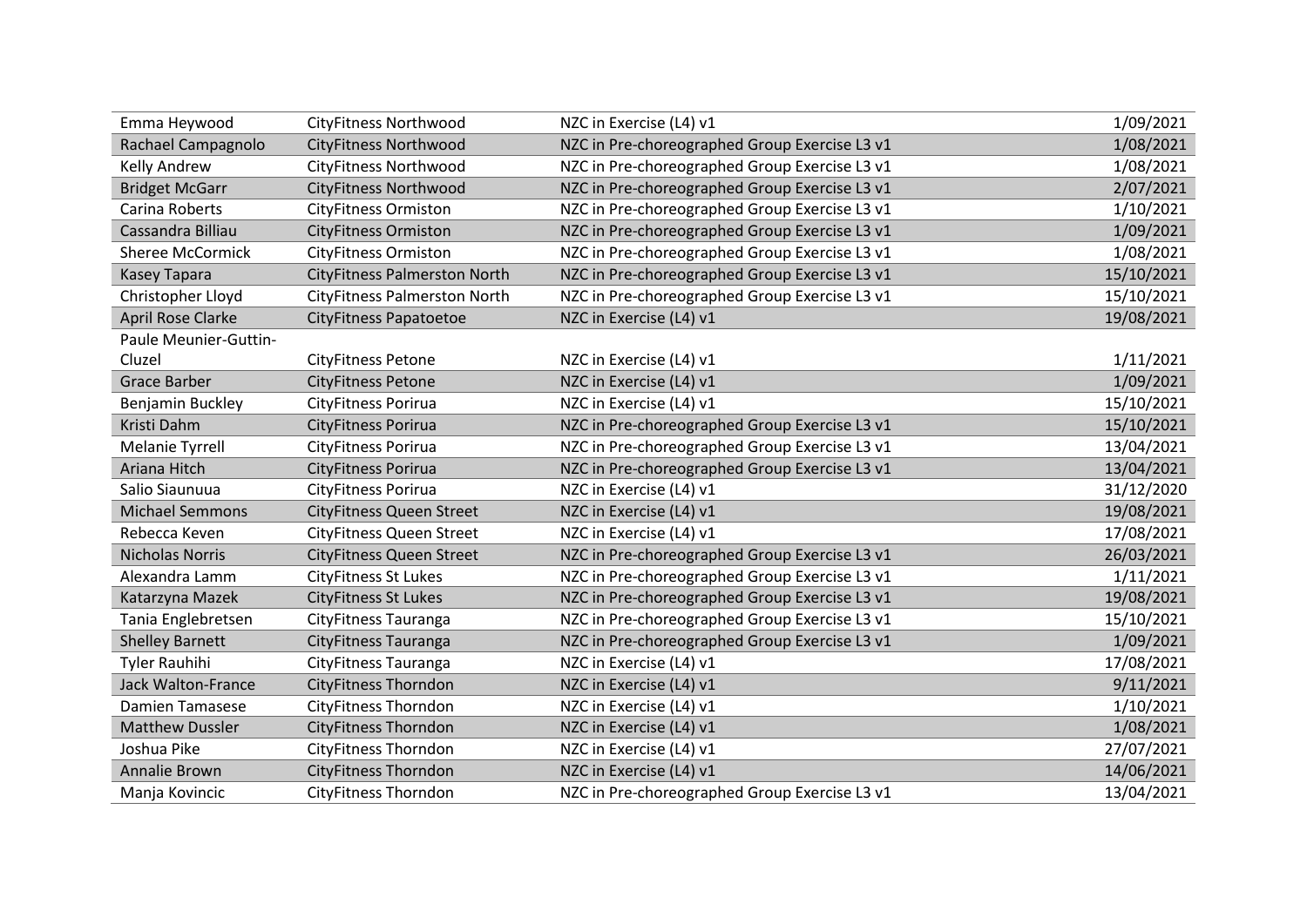| Katherine Werry               | <b>CityFitness Thorndon</b>        | NZC in Pre-choreographed Group Exercise L3 v1                         | 13/04/2021 |
|-------------------------------|------------------------------------|-----------------------------------------------------------------------|------------|
| <b>Tracy Symon</b>            | <b>CityFitness Thorndon</b>        | NZC in Pre-choreographed Group Exercise L3 v1                         | 31/12/2020 |
| Michelle French               | <b>CityFitness Three Kings</b>     | NZC in Pre-choreographed Group Exercise L3 v1                         | 1/11/2021  |
| Janelle Murphy                | <b>CityFitness Three Kings</b>     | NZC in Pre-choreographed Group Exercise L3 v1                         | 1/07/2021  |
| Zoe Millar                    | <b>CityFitness Three Kings</b>     | NZC in Pre-choreographed Group Exercise L3 v1                         | 26/03/2021 |
| Caroline Kane                 | <b>CityFitness Upper Hutt</b>      | NZC in Pre-choreographed Group Exercise L3 v1                         | 15/10/2021 |
| Sophie Radovanovich           | CityFitness Wairau Park            | NZC in Pre-choreographed Group Exercise L3 v1                         | 1/09/2021  |
| Kayla Wright                  | CityFitness Wairau Park            | NZC in Exercise (L4) v1                                               | 19/08/2021 |
| <b>Matthew Glover</b>         | CityFitness Wairau Park            | NZC in Exercise (L4) v1                                               | 19/08/2021 |
| Melissa Arriagada             | <b>CityFitness Westgate</b>        | NZC in Pre-choreographed Group Exercise L3 v1                         | 1/09/2021  |
| Kimberly Mankin               | <b>CityFitness Westgate</b>        | NZC in Exercise (L4) v1                                               | 17/08/2021 |
| Chin Chiu                     | <b>CityFitness Westgate</b>        | NZC in Exercise (L4) v1                                               | 17/08/2021 |
| <b>Noel Simmons</b>           | CityFitness Whanganui              | NZC in Pre-choreographed Group Exercise L3 v1                         | 1/10/2021  |
| Jorge Jacob                   | <b>CityFitness Wigram</b>          | NZC in Exercise (L4) v1                                               | 1/11/2021  |
| Anna Walls                    | CityFitness Willis St              | NZC in Exercise (L4) v1                                               | 9/11/2021  |
| Kwaku Frimpong                | CityFitness Willis St              | NZC in Exercise (L4) v1                                               | 9/11/2021  |
| <b>Ashton Williams-Dallow</b> | <b>CityFitness Willis St</b>       | NZC in Exercise (L4) v1                                               | 25/10/2021 |
| Hayle Cameron                 | <b>CityFitness Willis St</b>       | NZC in Exercise (L4) v1                                               | 1/09/2021  |
| Lisa Marshall                 | CityFitness Willis St              | NZC in Exercise (L4) v1                                               | 14/06/2021 |
| <b>Samuel Pate</b>            | <b>CityFitness Willis St</b>       | NZC in Exercise (L4) v1                                               | 12/12/2020 |
| Conor O'Neill                 | CityFitness Willis St              | NZC in Exercise (L4) v1                                               | 12/12/2020 |
| Mitchell Collett              | <b>Clarence River Rafting</b>      | NC in Outdoor Recreation (River Guide) (L4) v2                        | 26/08/2021 |
|                               | <b>Clive War Memorial Swimming</b> | NZC in Aquatics (Specialised Swim and Water Safety Teacher) (Level 4) |            |
| <b>Daniel Gee</b>             | Pool                               | (Stroke Mechanics)                                                    | 19/11/2021 |
|                               | <b>Clive War Memorial Swimming</b> | NZC in Aquatics (Specialised Swim and Water Safety Teacher) (Level 4) |            |
| Daniel Gee                    | Pool                               | (Adult Swimmers)                                                      | 9/11/2021  |
|                               | <b>Clive War Memorial Swimming</b> |                                                                       |            |
| Juergen Boucher               | Pool                               | NZC in Assessment Practice (L4) v1                                    | 31/03/2021 |
|                               | <b>Clive War Memorial Swimming</b> |                                                                       |            |
| Amelia McQueen                | Pool                               | NZC in Aquatics (L3) v1 Swim and Water Safety Teacher                 | 15/12/2020 |
|                               | CLM The Bays (CLM) (CLM The        |                                                                       |            |
| Laura Witcombe                | Bays Limited)                      | NZC in Aquatics (L3) v1 Swim and Water Safety Teacher                 | 10/12/2021 |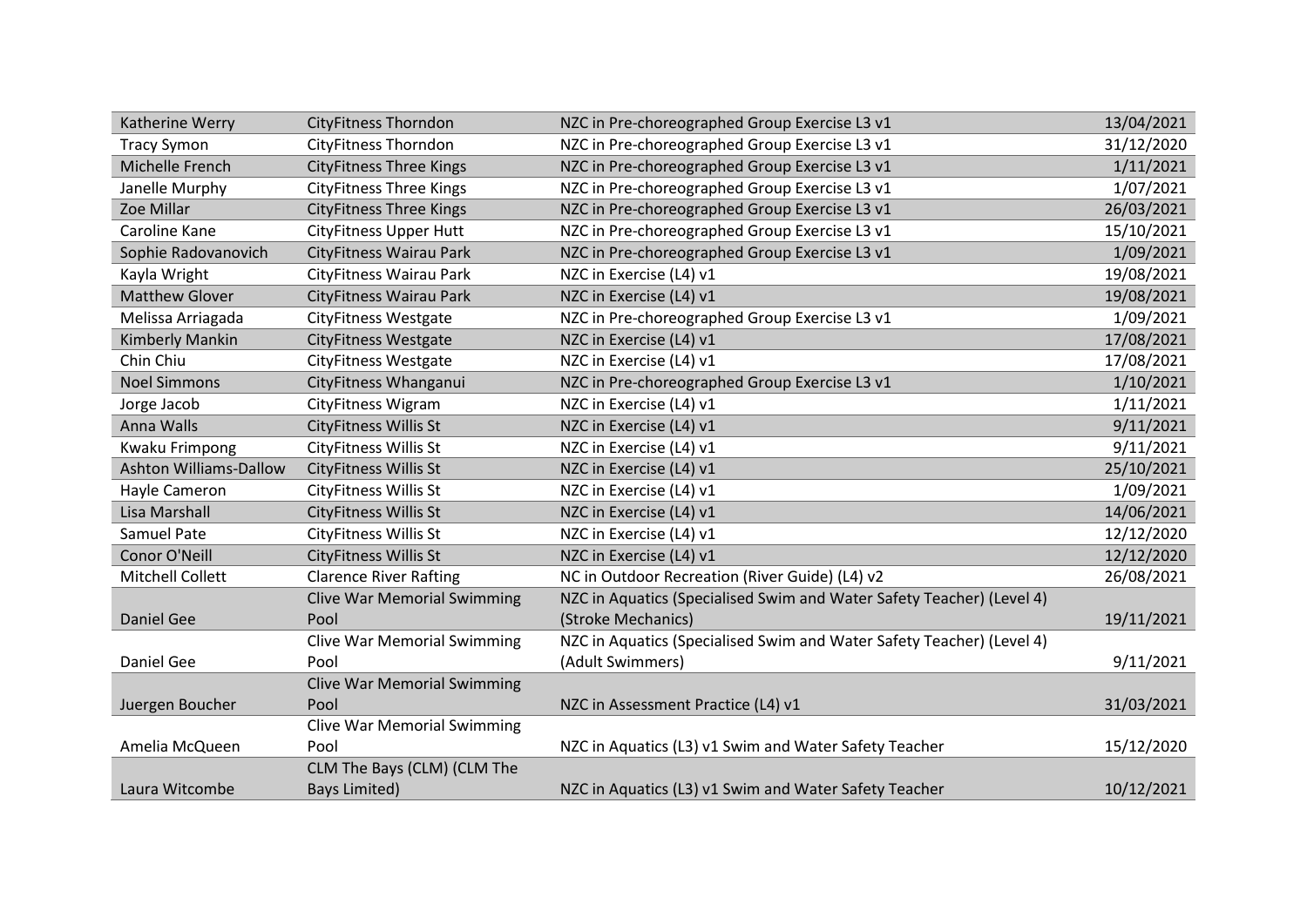|                       | CLM The Bays (CLM) (CLM The         |                                                       |            |
|-----------------------|-------------------------------------|-------------------------------------------------------|------------|
| Jemma Rust            | Bays Limited)                       | NZC in Exercise (L4) v1                               | 1/10/2021  |
|                       | CLM The Bays (CLM) (CLM The         |                                                       |            |
| Lauren Taylor         | <b>Bays Limited)</b>                | NZC in Aquatics (L3) v1 Swim and Water Safety Teacher | 15/09/2021 |
|                       | CLM The Bays (CLM) (CLM The         |                                                       |            |
| <b>Robert Hor</b>     | Bays Limited)                       | NZC in Exercise (L4) v1                               | 9/09/2021  |
|                       | CLM The Bays (CLM) (CLM The         |                                                       |            |
| Ryan Brash            | <b>Bays Limited)</b>                | NZC in Exercise (L4) v1                               | 4/05/2021  |
|                       | CLM The Bays (CLM) (CLM The         |                                                       |            |
| Tineka van Houten     | Bays Limited)                       | NZC in Pre-choreographed Group Exercise L3 v1         | 1/05/2021  |
|                       | CLM The Bays (CLM) (CLM The         |                                                       |            |
| <b>Kirsty Knowles</b> | <b>Bays Limited)</b>                | NZC in Assessment Practice (L4) v1                    | 31/03/2021 |
|                       | CLM The Bays (CLM) (CLM The         |                                                       |            |
| Rachel McLennan       | Bays Limited)                       | NZC in Pre-choreographed Group Exercise L3 v1         | 11/03/2021 |
|                       | CLM The Bays (CLM) (CLM The         |                                                       |            |
| Katie Lee             | <b>Bays Limited)</b>                | NZC in Pre-choreographed Group Exercise L3 v1         | 11/03/2021 |
|                       | CLM The Bays (CLM) (CLM The         |                                                       |            |
| Rawinia Snowden       | Bays Limited)                       | NZC in Pre-choreographed Group Exercise L3 v1         | 1/03/2021  |
| Kevin Henderson       | Club Physical - Te Atatu            | NZC in Exercise (L4) v1                               | 15/10/2021 |
| <b>Hope Curtis</b>    | Club Physical - Te Atatu            | NZC in Freestyle Group Exercise v1 L4                 | 31/12/2020 |
|                       | Clutha District Council - Balclutha |                                                       |            |
| Olivia Pirie          | <b>Centennial Swimming Pool</b>     | NZC in Aquatics (L3) v1 Pool Lifeguard                | 1/12/2021  |
|                       | Clutha District Council - Balclutha |                                                       |            |
| Jessica Holland       | <b>Centennial Swimming Pool</b>     | NZC in Aquatics (L3) v1 Pool Lifeguard                | 1/12/2021  |
|                       | Clutha District Council - Balclutha |                                                       |            |
| Maia Pryde            | <b>Centennial Swimming Pool</b>     | NZC in Aquatics (L3) v1 Pool Lifeguard                | 9/11/2021  |
| Daniel Smith          | <b>Coastlands Aquatic Centre</b>    | NZC in Aquatics (L3) v1 Pool Lifeguard                | 29/10/2021 |
| Julian Carr           | <b>Coastlands Aquatic Centre</b>    | NZC in Sport Exercise and Leisure Operations          | 2/10/2021  |
| Julian Carr           | <b>Coastlands Aquatic Centre</b>    | NZC in Aquatics (L3) v1 Pool Lifeguard                | 29/09/2021 |
| <b>Bailen Te Huia</b> | <b>Coastlands Aquatic Centre</b>    | NZC in Aquatics (L3) v1 Pool Lifeguard                | 17/09/2021 |
| Nashayn Matthews      | <b>Coastlands Aquatic Centre</b>    | NZC in Aquatics (L3) v1 Pool Lifeguard                | 22/06/2021 |
| Antonia O'Donnell     | <b>Conservation Kids</b>            | NZC in Assistant Outdoor Leadership (L3) v1           | 15/10/2021 |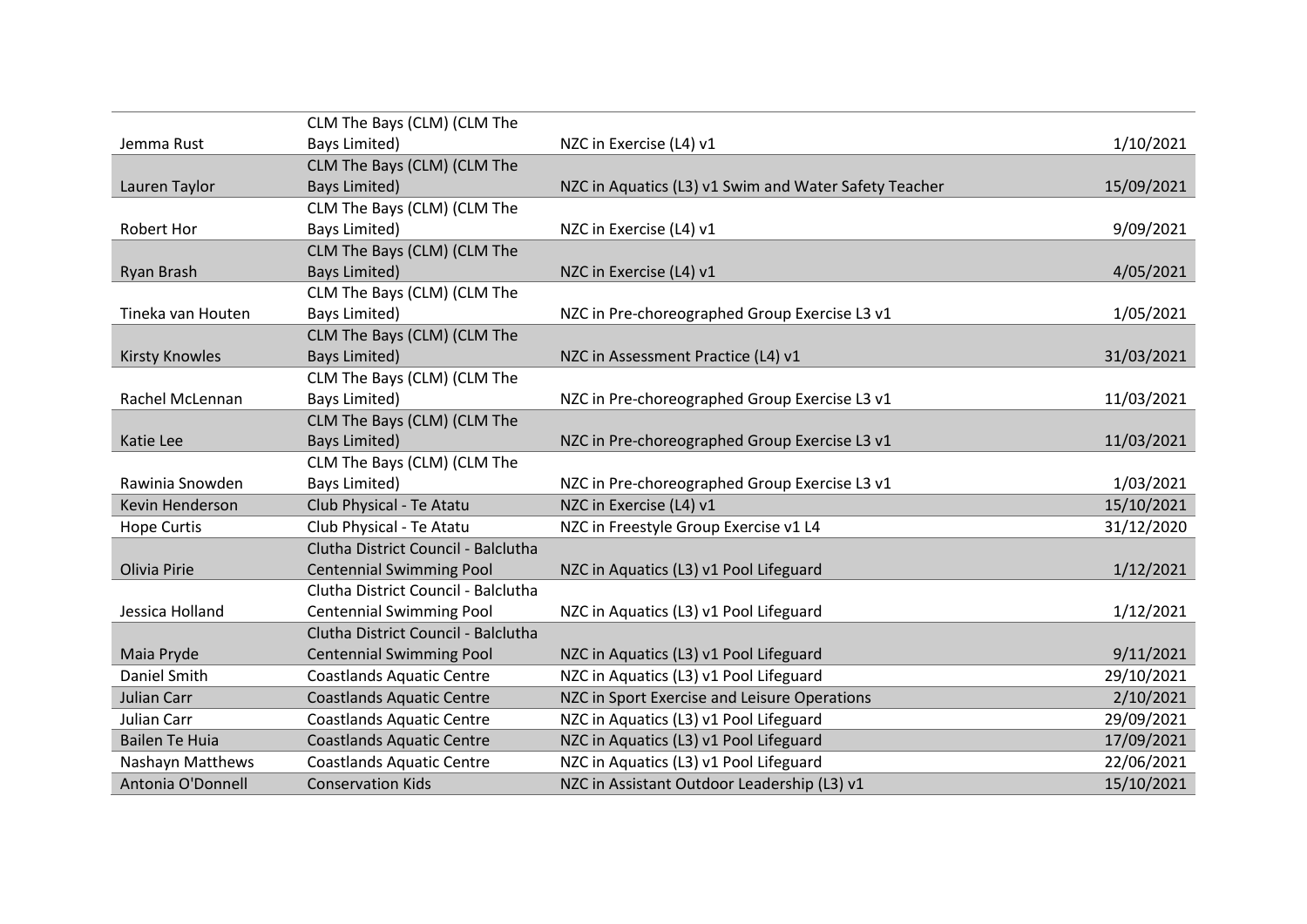|                       | <b>Counties Manukau Rugby</b> |                                              |            |
|-----------------------|-------------------------------|----------------------------------------------|------------|
| Alexander McRobbie    | <b>Football Union</b>         | NZC in Sport Exercise and Leisure Operations | 1/12/2021  |
|                       | <b>Counties Manukau Rugby</b> |                                              |            |
| Cameron Roigard       | <b>Football Union</b>         | NZC in Sport Exercise and Leisure Operations | 1/12/2021  |
|                       | <b>Counties Manukau Rugby</b> |                                              |            |
| <b>Emily Kitson</b>   | <b>Football Union</b>         | NZC in Sport Exercise and Leisure Operations | 1/10/2021  |
|                       | <b>Counties Manukau Rugby</b> |                                              |            |
| Matiaha Martin        | <b>Football Union</b>         | NZC in Sport Exercise and Leisure Operations | 1/07/2021  |
|                       | <b>Counties Manukau Rugby</b> |                                              |            |
| Clinton Malolua       | <b>Football Union</b>         | NZC in Sport Exercise and Leisure Operations | 1/06/2021  |
|                       | <b>Counties Manukau Rugby</b> |                                              |            |
| <b>Hazel Tubic</b>    | <b>Football Union</b>         | NZC in Sport Exercise and Leisure Operations | 17/05/2021 |
|                       | <b>Counties Manukau Rugby</b> |                                              |            |
| Christopher Kuridrani | <b>Football Union</b>         | NZC in Sport Exercise and Leisure Operations | 1/05/2021  |
|                       | <b>Counties Manukau Rugby</b> |                                              |            |
| Jonathan Taumateine   | <b>Football Union</b>         | NZC in Sport Exercise and Leisure Operations | 1/05/2021  |
|                       | <b>Counties Manukau Rugby</b> |                                              |            |
| Etene Nanai Seturo    | <b>Football Union</b>         | NZC in Sport Exercise and Leisure Operations | 1/05/2021  |
|                       | <b>Counties Manukau Rugby</b> |                                              |            |
| Semesa Saukuru        | <b>Football Union</b>         | NZC in Sport Exercise and Leisure Operations | 1/04/2021  |
|                       | <b>Counties Manukau Rugby</b> |                                              |            |
| Leititia Vaka         | <b>Football Union</b>         | NZC in Sport Exercise and Leisure Operations | 1/04/2021  |
|                       | <b>Counties Manukau Rugby</b> |                                              |            |
| Johnathan Kawau       | <b>Football Union</b>         | NZC in Sport Exercise and Leisure Operations | 1/04/2021  |
|                       | <b>Counties Manukau Rugby</b> |                                              |            |
| Jesse Te Kani         | <b>Football Union</b>         | NZC in Sport Exercise and Leisure Operations | 1/04/2021  |
|                       | <b>Counties Manukau Rugby</b> |                                              |            |
| Rebecca Burch         | <b>Football Union</b>         | NZC in Sport Exercise and Leisure Operations | 1/04/2021  |
|                       | <b>Counties Manukau Rugby</b> |                                              |            |
| Juvina Auva'a         | <b>Football Union</b>         | NZC in Sport Exercise and Leisure Operations | 1/04/2021  |
|                       | <b>Counties Manukau Rugby</b> |                                              |            |
| Grace Gago            | <b>Football Union</b>         | NZC in Sport Exercise and Leisure Operations | 1/04/2021  |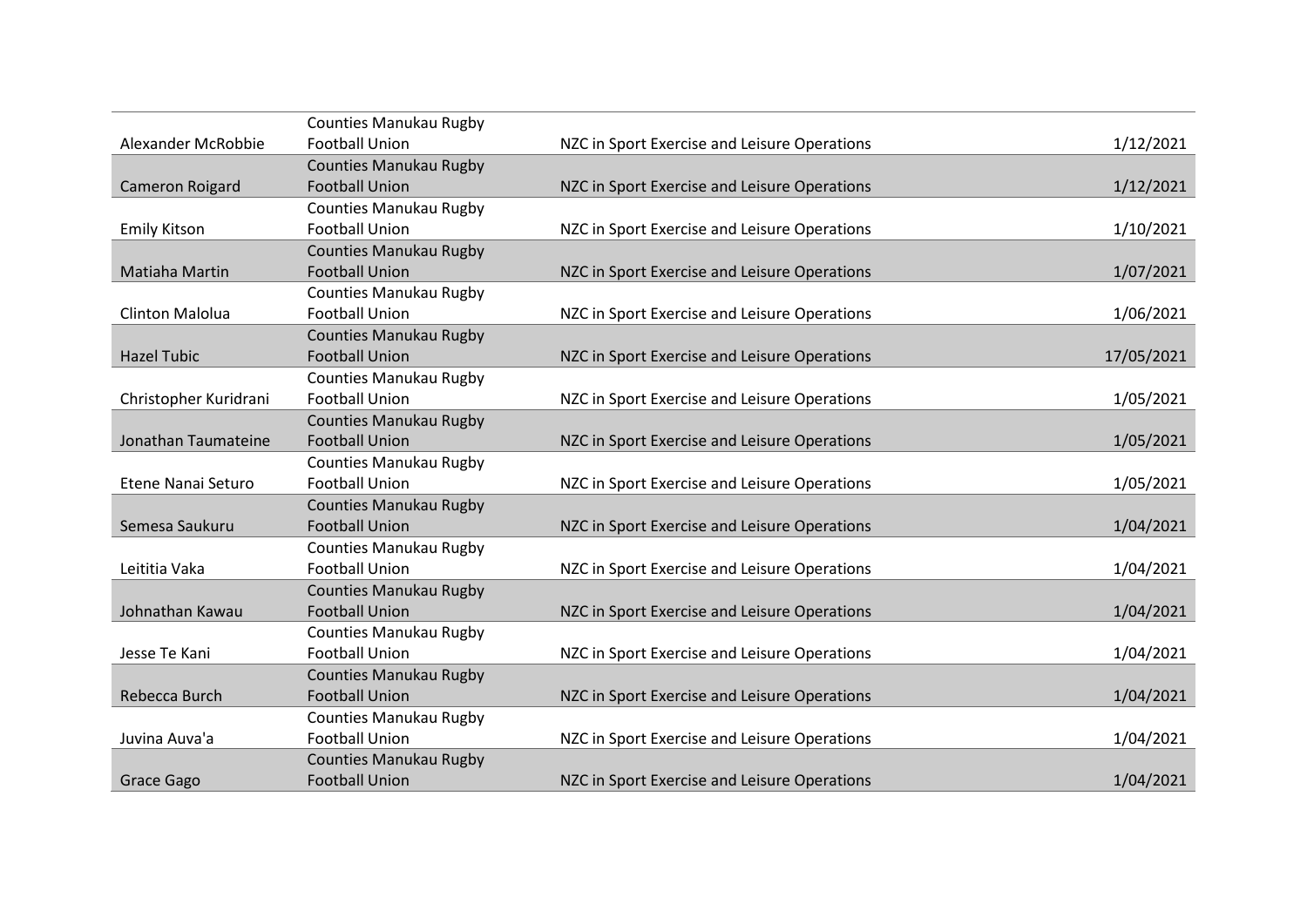|                          | Counties Manukau Rugby              |                                                                        |            |
|--------------------------|-------------------------------------|------------------------------------------------------------------------|------------|
| Chey Jacobs              | <b>Football Union</b>               | NZC in Sport Exercise and Leisure Operations                           | 1/04/2021  |
|                          | <b>Counties Manukau Rugby</b>       |                                                                        |            |
| Dennis Koro              | <b>Football Union</b>               | NZC in Sport Exercise and Leisure Operations                           | 1/04/2021  |
|                          | <b>Counties Manukau Rugby</b>       |                                                                        |            |
| Chad Shepherd            | <b>Football Union</b>               | NZC in Sport Exercise and Leisure Operations                           | 1/04/2021  |
|                          | <b>Counties Manukau Rugby</b>       |                                                                        |            |
| Shyanne Thompson         | <b>Football Union</b>               | NZC in Sport Exercise and Leisure Operations                           | 1/04/2021  |
|                          | <b>Counties Manukau Rugby</b>       |                                                                        |            |
| Lanulagi Veainu          | <b>Football Union</b>               | NZC in Sport Exercise and Leisure Operations                           | 1/04/2021  |
|                          | <b>Counties Manukau Rugby</b>       |                                                                        |            |
| Kylie Sousa              | <b>Football Union</b>               | NZC in Sport Exercise and Leisure Operations                           | 23/03/2021 |
| <b>Timothy McAneney</b>  | <b>Creative Lighting Design Ltd</b> | NZC in Entertainment and Event Technology (Level 4) (Lighting)         | 27/07/2021 |
|                          |                                     | NZC in Entertainment and Event Technology (Level 4) (Entertainment     |            |
| <b>Timothy McAneney</b>  | Creative Lighting Design Ltd        | Rigging)                                                               | 27/07/2021 |
| Nicola Henderson         | Creative Lighting Design Ltd        | NZC in Entertainment and Event Operations (L3) v1                      | 4/05/2021  |
| Paul Hawaikirangi        | Creative Lighting Design Ltd        | NZC in Entertainment and Event Operations (L3) v1                      | 23/03/2021 |
| <b>Scott McSloy</b>      | Creative Lighting Design Ltd        | NZC in Entertainment and Event Operations (L3) v1                      | 11/03/2021 |
| <b>Tracy Bacon</b>       | Creative Lighting Design Ltd        | NZC in Entertainment and Event Operations (L3) v1                      | 31/12/2020 |
| Dinna Myers              | Creative Lighting Design Ltd        | NZC in Entertainment and Event Operations (L3) v1                      | 31/12/2020 |
| <b>Janet Stark</b>       | Cycle Coach - Janet Stark           | NZC in Sport Coaching (L3) v1                                          | 17/08/2021 |
| Kelvin Hieatt            | Cycle Coach - Janet Stark           | NZC in Outdoor Leadership (L4) v1 Mountain Biking (Grade 2)            | 26/05/2021 |
|                          |                                     | NZC in Outdoor Leadership (Instruction) (L5) v1 Mountain Biking (Grade |            |
| Leah Fanstone            | Cycle Coach - Janet Stark           | 4)                                                                     | 31/12/2020 |
| Coral Whyte              | Dean Greenwood Swim School          | NZC in Aquatics (L3) v1 Swim and Water Safety Teacher                  | 9/11/2021  |
| Jessica Regan            | Dean Greenwood Swim School          | NZC in Aquatics (L3) v1 Pool Lifeguard                                 | 17/09/2021 |
| Ivan Rubio               | Dean Greenwood Swim School          | NZC in Aquatics (L3) v1 Pool Lifeguard                                 | 9/09/2021  |
| <b>Fraser Ditchfield</b> | Dean Greenwood Swim School          | NZC in Aquatics (L3) v1 Pool Lifeguard                                 | 9/09/2021  |
| Rachel Bayer             | Dean Greenwood Swim School          | NZC in Aquatics (L3) v1 Pool Lifeguard                                 | 9/09/2021  |
| <b>Danielle Maritz</b>   | Dean Greenwood Swim School          | NZC in Aquatics (L3) v1 Pool Lifeguard                                 | 9/09/2021  |
| Megan Garforth           | Dean Greenwood Swim School          | NZC in Aquatics (L3) v1 Pool Lifeguard                                 | 9/09/2021  |
| <b>Brooklyn Thomas</b>   | Dean Greenwood Swim School          | NZC in Aquatics (L3) v1 Swim and Water Safety Teacher                  | 1/09/2021  |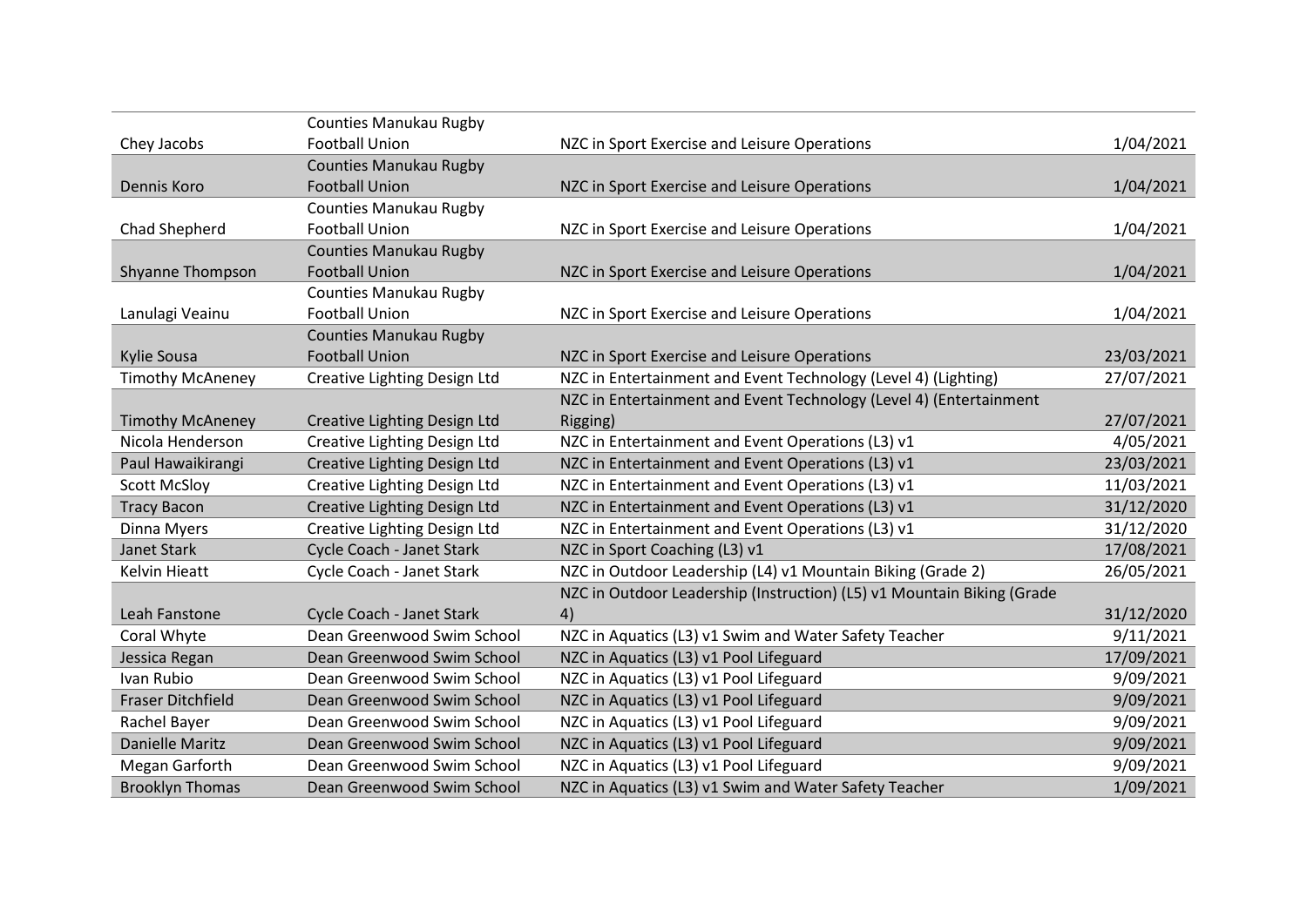| Niamh Hogan              | Dean Greenwood Swim School          | NZC in Aquatics (L3) v1 Pool Lifeguard                       | 13/07/2021 |
|--------------------------|-------------------------------------|--------------------------------------------------------------|------------|
| <b>Isabella Simmons</b>  | Dean Greenwood Swim School          | NZC in Aquatics (L3) v1 Swim and Water Safety Teacher        | 9/07/2021  |
| Minju Kim                | Dean Greenwood Swim School          | NZC in Aquatics (L3) v1 Swim and Water Safety Teacher        | 1/07/2021  |
| <b>Fraser Ditchfield</b> | Dean Greenwood Swim School          | NZC in Aquatics (L3) v1 Swim and Water Safety Teacher        | 15/04/2021 |
| Jack Worthington         | Dean Greenwood Swim School          | NZC in Aquatics (L3) v1 Swim and Water Safety Teacher        | 31/12/2020 |
| Yuri Andrioli Panico     | Dean Greenwood Swim School          | NZC in Aquatics (L3) v1 Swim and Water Safety Teacher        | 31/12/2020 |
| Lily Olney               | Dean Greenwood Swim School          | NZC in Aquatics (L3) v1 Swim and Water Safety Teacher        | 31/12/2020 |
| Carolina Pantoliano      |                                     |                                                              |            |
| Panico                   | Dean Greenwood Swim School          | NZC in Aquatics (L3) v1 Swim and Water Safety Teacher        | 31/12/2020 |
| Anna Jackson             | Dean Greenwood Swim School          | NZC in Aquatics (L3) v1 Swim and Water Safety Teacher        | 31/12/2020 |
| Janka Mackie             | Dean Greenwood Swim School          | NZC in Aquatics (L3) v1 Swim and Water Safety Teacher        | 31/12/2020 |
| Isabella Astridge-Emery  | Dean Greenwood Swim School          | NZC in Aquatics (L3) v1 Swim and Water Safety Teacher        | 31/12/2020 |
| Sienna Munford-Stokes    | Dean Greenwood Swim School          | NZC in Aquatics (L3) v1 Swim and Water Safety Teacher        | 31/12/2020 |
| Fallyn Birtwistle        | Dean Greenwood Swim School          | NZC in Assessment Practice (L4) v1                           | 1/12/2020  |
|                          | <b>Destination Westland Limited</b> |                                                              |            |
| <b>Aron Enstrom</b>      | (Hokitika Swimming Pool)            | NZC in Aquatics (L3) v1 Pool Lifeguard                       | 17/09/2021 |
|                          | <b>Destination Westland Limited</b> |                                                              |            |
| James Russell            | (Hokitika Swimming Pool)            | NZC in Aquatics (L3) v1 Pool Lifeguard                       | 9/03/2021  |
|                          | <b>Destination Westland Limited</b> |                                                              |            |
| Fiona Wilson             | (Hokitika Swimming Pool)            | NZC in Fitness (Group Fitness) (L3) v1 Freestyle             | 31/12/2020 |
| Benjamin Mitchell        | <b>Dunedin Adventures</b>           | NZC in Assistant Outdoor Leadership (L3) v1                  | 13/04/2021 |
| Sarah Johnston           | Dunedin Swimming Club               | NZC in Aquatics (L3) v1 Swim and Water Safety Teacher        | 31/12/2020 |
| lan Knights              | Dunstan High School                 | NZC in Outdoor Leadership (Instruction) (L5) v1 (High Ropes) | 15/10/2021 |
| <b>Craig Gilchrist</b>   | Dunstan High School                 | NZC in Outdoor Leadership (Instruction) (L5) v1 (High Ropes) | 1/10/2021  |
| Keri Barnett             | Dunstan High School                 | NZC in Outdoor Leadership (Instruction) (L5) v1 (High Ropes) | 1/10/2021  |
| Anna Bennett             | <b>EA Networks Centre</b>           | NZC in Pre-designed Exercise Instruction (L3)                | 17/09/2021 |
| <b>Emily Collins</b>     | <b>EA Networks Centre</b>           | NZC in Exercise (L4) v1                                      | 11/03/2021 |
| Dennis Nguyen            | <b>EA Networks Centre</b>           | NZC in Sport Exercise and Leisure Operations                 | 31/12/2020 |
|                          | Eastern Institute of Technology     |                                                              |            |
| <b>Troy Para</b>         | Limited                             | NZC in Outdoor Leadership (L4) v1 Bush                       | 26/05/2021 |
|                          | Eastern Institute of Technology     |                                                              |            |
| Rawiri Broughton         | Limited                             | NZC in Outdoor Leadership (L4) v1 Bush                       | 26/05/2021 |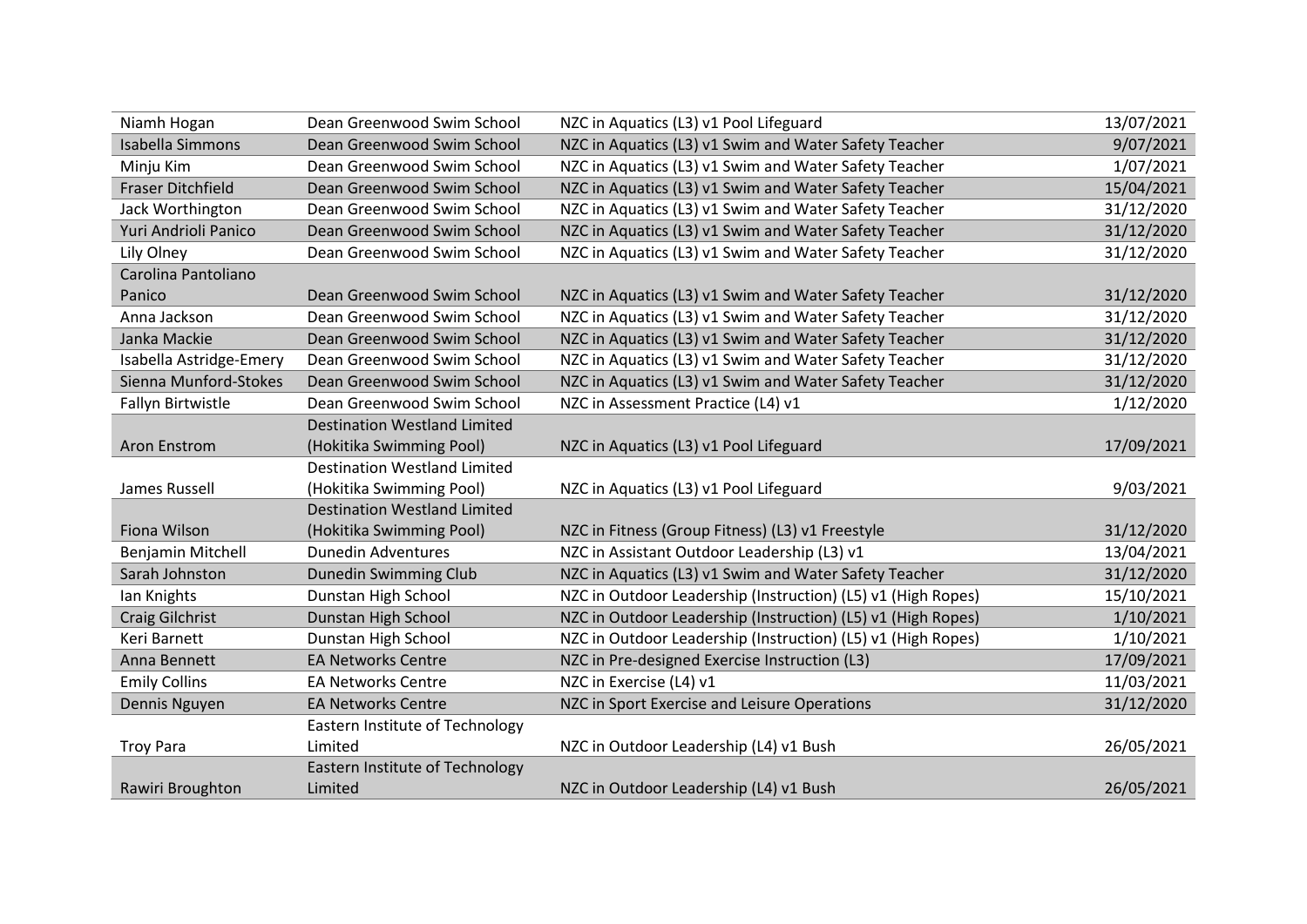|                          | Eastern Institute of Technology     |                                                   |            |
|--------------------------|-------------------------------------|---------------------------------------------------|------------|
| <b>Andrew McCrory</b>    | Limited                             | NZC in Outdoor Leadership (L4) v1 Bush            | 26/03/2021 |
|                          | Eastern Institute of Technology     |                                                   |            |
| <b>David Forbes</b>      | Limited                             | NZC in Outdoor Leadership (L4) v1 Bush            | 26/03/2021 |
|                          | Eastern Institute of Technology     |                                                   |            |
| Kristina Harris          | Limited                             | NZC in Outdoor Leadership (L4) v1 Bush            | 11/03/2021 |
|                          | Eastern Institute of Technology     |                                                   |            |
| Stephen Spooner          | Limited                             | NZC in Outdoor Leadership (L4) v1 Bush            | 11/03/2021 |
|                          | Eastern Institute of Technology     |                                                   |            |
| <b>Todd Rogers</b>       | Limited                             | NZC in Outdoor Leadership (L4) v1 Bush            | 11/03/2021 |
|                          | El Rancho Waikanae Christian        |                                                   |            |
| <b>Austin Burroughs</b>  | Holiday Park Inc.                   | NZC in Outdoor Leadership (L4) v1 Rock Climbing   | 30/11/2021 |
| <b>Brianna Green</b>     | <b>Empower Fitness</b>              | NZC in Pre-choreographed Group Exercise L3 v1     | 11/03/2021 |
|                          | Energise Health & Fitness           |                                                   |            |
| Angela Godfrey           | (Bodyhub)                           | NZC in Exercise (L4) v1                           | 1/09/2021  |
|                          | <b>Entertainment Technology New</b> |                                                   |            |
| Adam Reid                | Zealand (Wellington)                | NZC in Entertainment and Event Operations (L3) v1 | 19/08/2021 |
|                          | <b>Entertainment Technology New</b> |                                                   |            |
| Connor Leech             | Zealand (Wellington)                | NZC in Entertainment and Event Operations (L3) v1 | 11/05/2021 |
|                          | <b>Entertainment Technology New</b> |                                                   |            |
| Keely McCann             | Zealand (Wellington)                | NZC in Entertainment and Event Operations (L3) v1 | 4/05/2021  |
|                          | <b>Entertainment Technology New</b> |                                                   |            |
| <b>Zanoor Penny</b>      | Zealand (Wellington)                | NZC in Entertainment and Event Operations (L3) v1 | 31/12/2020 |
|                          | <b>Entertainment Technology New</b> |                                                   |            |
| Max Manson               | Zealand (Wellington)                | NZC in Entertainment and Event Operations (L3) v1 | 31/12/2020 |
|                          | <b>Entertainment Technology New</b> |                                                   |            |
| Samantha Peters          | Zealand (Wellington)                | NZC in Entertainment and Event Operations (L3) v1 | 31/12/2020 |
|                          | <b>Entertainment Technology New</b> |                                                   |            |
| Talya Pilcher            | Zealand (Wellington)                | NZC in Entertainment and Event Operations (L3) v1 | 31/12/2020 |
|                          | <b>Entertainment Technology New</b> |                                                   |            |
| <b>Brian Fairbrother</b> | Zealand (Wellington)                | NZC in Entertainment and Event Operations (L3) v1 | 31/12/2020 |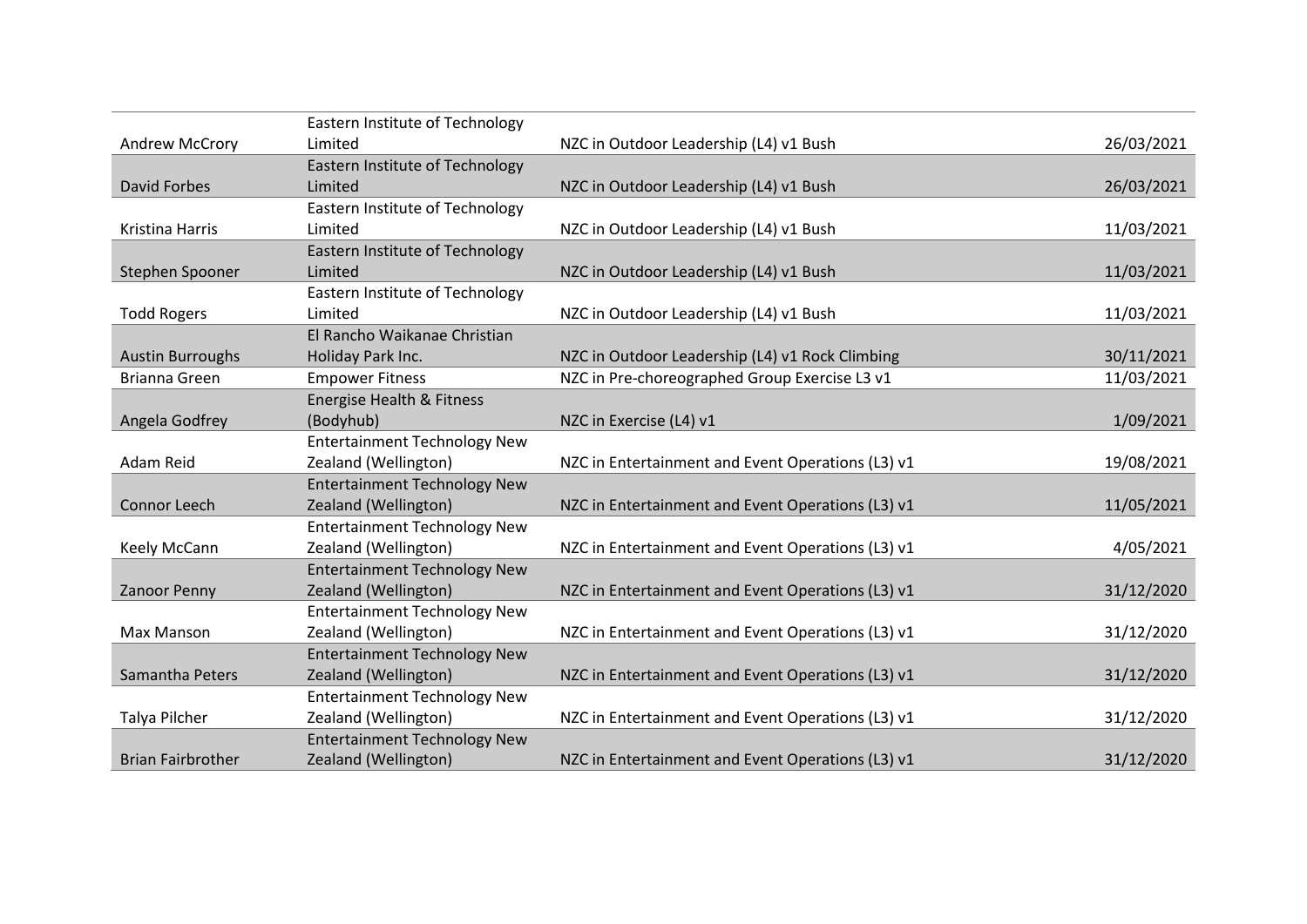|                       | <b>Entertainment Technology New</b> |                                                              |            |
|-----------------------|-------------------------------------|--------------------------------------------------------------|------------|
| Howard Levarko        | Zealand (Wellington)                | NZC in Entertainment and Event Operations (L3) v1            | 31/12/2020 |
|                       | <b>Entertainment Technology New</b> |                                                              |            |
| David Bosworth        | Zealand (Wellington)                | NZC in Entertainment and Event Operations (L3) v1            | 31/12/2020 |
| Ropata Taylor         | <b>ETNZ Christchurch</b>            | NZC in Entertainment and Event Operations (L3) v1            | 31/12/2020 |
| <b>Gavin Leat</b>     | F45 New Lynn                        | NZC in Sport Exercise and Leisure Operations                 | 14/07/2021 |
| Amanda Campbell-      |                                     |                                                              |            |
| Morrison              | F45 New Lynn                        | NZC in Sport Exercise and Leisure Operations                 | 9/07/2021  |
| Laura Irish           | F45 Richmond                        | NZC in Sport Exercise and Leisure Operations                 | 1/10/2021  |
| Hayley Kaisia         | F45 Richmond                        | NZC in Sport Exercise and Leisure Operations                 | 31/12/2020 |
| <b>Wade Petersen</b>  | F45 Richmond                        | NZC in Assessment Practice (L4) v1                           | 31/12/2020 |
| Georgia Irving        | <b>F45 Training Courtenay</b>       | NZC in Sport Exercise and Leisure Operations                 | 31/12/2020 |
| Madison-Rose Daysh    | <b>F45 Training Courtenay</b>       | NC in Fitness (Exercise Consultant) (L3) v2                  | 16/12/2020 |
| Piera Hudson          | <b>F45 Training Hastings</b>        | NZC in Freestyle Group Exercise v1 L4                        | 2/07/2021  |
| <b>Briar McPhail</b>  | F45 Training Hutt City              | NZC in Sport Exercise and Leisure Operations                 | 1/10/2021  |
| Darryl Kereopa        | <b>F45 Training Hutt City</b>       | NZC in Sport Exercise and Leisure Operations                 | 26/05/2021 |
| Griselda Perez        | <b>F45 Training Hutt City</b>       | NZC in Sport Exercise and Leisure Operations                 | 31/12/2020 |
| Sanitta Ofisa         | F45 Training Hutt City              | NZC in Sport Exercise and Leisure Operations                 | 31/12/2020 |
| Tomasi Alosio Junior  | <b>F45 Training Hutt City</b>       | NZC in Sport Exercise and Leisure Operations                 | 31/12/2020 |
| Wikitoria Tahuparae   | <b>F45 Training Hutt City</b>       | NZC in Sport Exercise and Leisure Operations                 | 31/12/2020 |
| <b>Kunal Muthe</b>    | <b>F45 Training Invercargill</b>    | NZC in Exercise (L4) v1                                      | 31/12/2020 |
| Amy Hay               | Fairlie Pool - Belgravia Leisure    | NZC in Aquatics (L3) v1 Swim and Water Safety Teacher        | 12/11/2021 |
| Nicola Mapp           | <b>First Choice Employment</b>      | NZC in Tikanga (Mātauranga Māori)(L2) v1                     | 1/06/2021  |
| Sharon Taylor         | <b>First Choice Employment</b>      | NZC in Tikanga (Mātauranga Māori)(L2) v1                     | 25/05/2021 |
| <b>Katherine Parr</b> | <b>First Step Outdoors</b>          | NZC in Outdoor Leadership (L4) v1 Caving                     | 1/10/2021  |
| Rachel Hood           | <b>First Step Outdoors</b>          | NZC in Outdoor Leadership (L4) v1 Caving                     | 14/07/2021 |
| Wayne Goodchild       | <b>First Step Outdoors</b>          | NZC in Outdoor Leadership (Instruction) (L5) v1 (High Ropes) | 11/06/2021 |
| Jane Pearson          | <b>First Step Outdoors</b>          | NZC in Outdoor Leadership (Instruction) (L5) v1 (High Ropes) | 18/05/2021 |
| Peter Stone           | <b>First Step Outdoors</b>          | NZC in Outdoor Leadership (Instruction) (L5) v1 (High Ropes) | 31/12/2020 |
| Shaun Cleaver         | <b>First Step Outdoors</b>          | NC in Outdoor Recreation (Instruction) (L4) v3 Tramping      | 20/11/2020 |
| <b>Marlon Jozwik</b>  | FiT Gym                             | NC in Fitness (Personal Training Business Skills) (L4) v2    | 31/12/2020 |
| Crystal Marshall      | Fit Zone Matamata                   | NZC in Sport Exercise and Leisure Operations                 | 31/12/2020 |